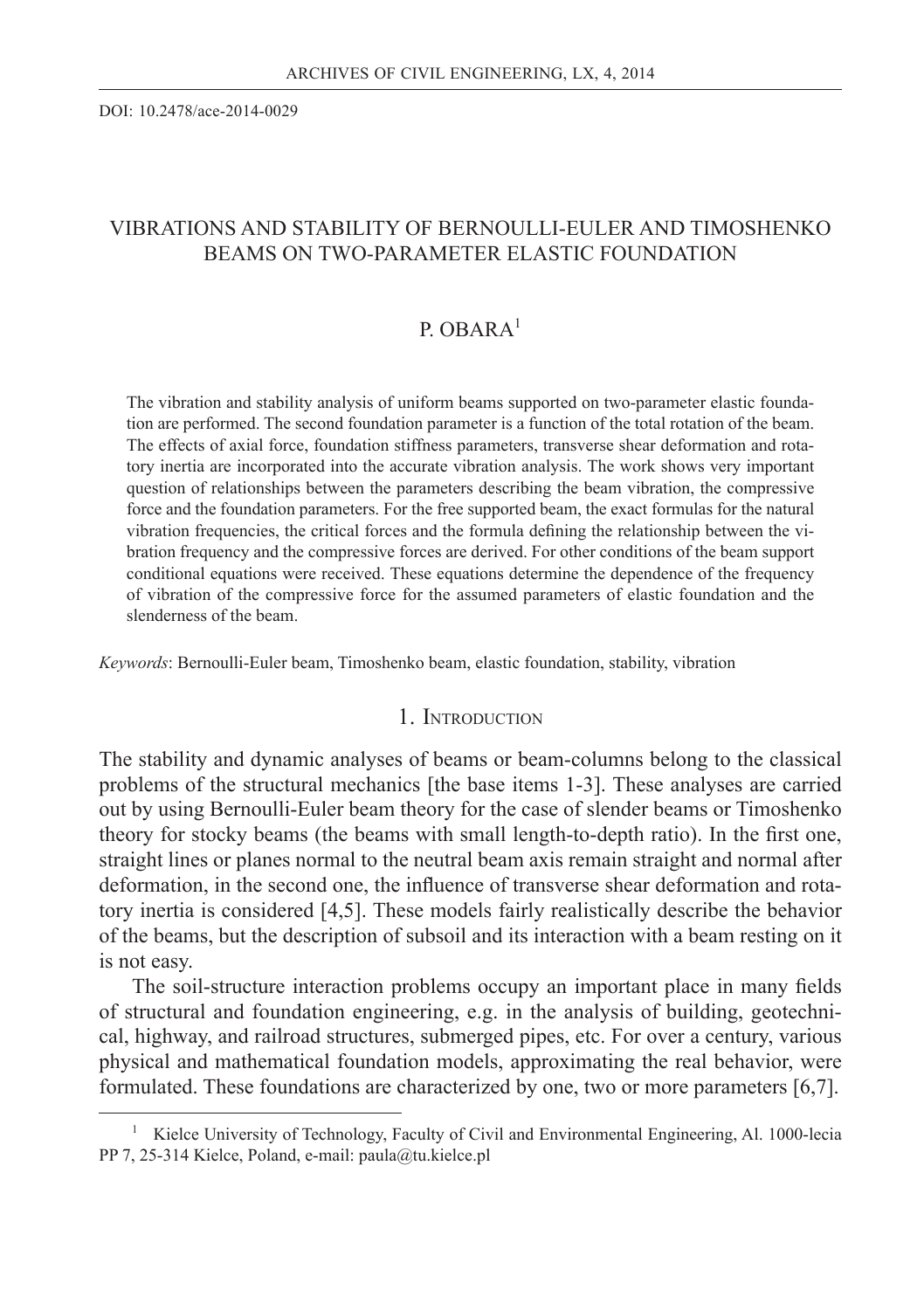The oldest, most frequently used model, was formulated in 1867 by Winkler [8]. In that model, the beam-supporting soil is modeled as a series of closely spaced, mutually independent, linear elastic vertical springs which, evidently, provide resistance in direct proportion to the deflection of the beam. In the Winkler model, the properties of the soil are described by only one parameter, which represents the stiffness of the vertical spring. Although the model represents the simplest form of elastic foundation, in most practical applications, it is used to model soil behavior. Timoshenko and Gere [2] proposed a solution for simply supported uniform beams resting on the Winkler type foundation. Free vibration and stability analysis of beams resting on the Winkler foundation was studied in Refs [9–12]. The post-critical loads for Euler and Beck columns resting on the elastic foundation were presented in Ref. [13]. In Ref. [14], the thermal buckling and post-buckling of a pinned-fixed beam was investigated. The vibration and stability analyses of an infinite Bernoulli–Euler beam and an infinite shear beam-column resting on the Winkler-type elastic foundation, by using a Fourier transform, were performed by Kim [15,16]. In those papers, the analyses were carried out for the system subjected to a static axial force and a moving load with either constant or harmonic amplitude variations. In Ref. [17], a beam on equidistant elastic supports was considered as a beam on the elastic foundation in static and free vibration problems.

Many researchers have aimed to generalize and improve the Winkler model frequently adopted to solve soil-structure interaction problems. More realistic hypothesis is considered in the elastic foundation model with two parameters. The most commonly used foundation models include the following: the Pasternak model [18], the Filonienko-Borodich model [19], and the Vlasov-Leontiev model [20]. In those models, the first parameter represents the stiffness of the vertical spring, as in the Winkler model, whereas the second parameter is introduced to account for the coupling effect of the linear springs. In the first case, the second parameter can be considered as the shear stiffness of a shear layer and in the second – as the tension in an elastic membrane connecting the top ends of the Winkler springs. The last model consists of an elastic layer resting on the non-deformable base. The analysis using Vlasov model was examined in Refs [21–23].

The analysis of a beam resting on two-parametrical elastic foundation has been conducted by many authors  $[24-33]$ . A majority of them employed a finite element formulation to perform analyses. For example, Naidu and Rao were concerned with the stability analysis [24] and the vibration behavior [25] of the Bernoulli-Euler beam resting on the modified Pasternak model. The effect of the elastic foundation on buckling loads for various end boundaries was examined in those papers. The finite element technique for determining the vibration characteristics of a Bernoulli-Euler and Timoshenko beam was also used by Yokoyama [26]. In that work, the effect of axial force, foundation stiffness parameters, transverse shear deformation and rotatory inertia were incorporated into the finite element model. In Ref. [27] approximate explicit formulas for the fundamental natural vibration frequency of Timoshenko beams mounted on the Pasternak foundation were derived. The dynamic stiffness matrix and the load vector of the Timoshenko beam-column resting on the two-parameter elastic foundation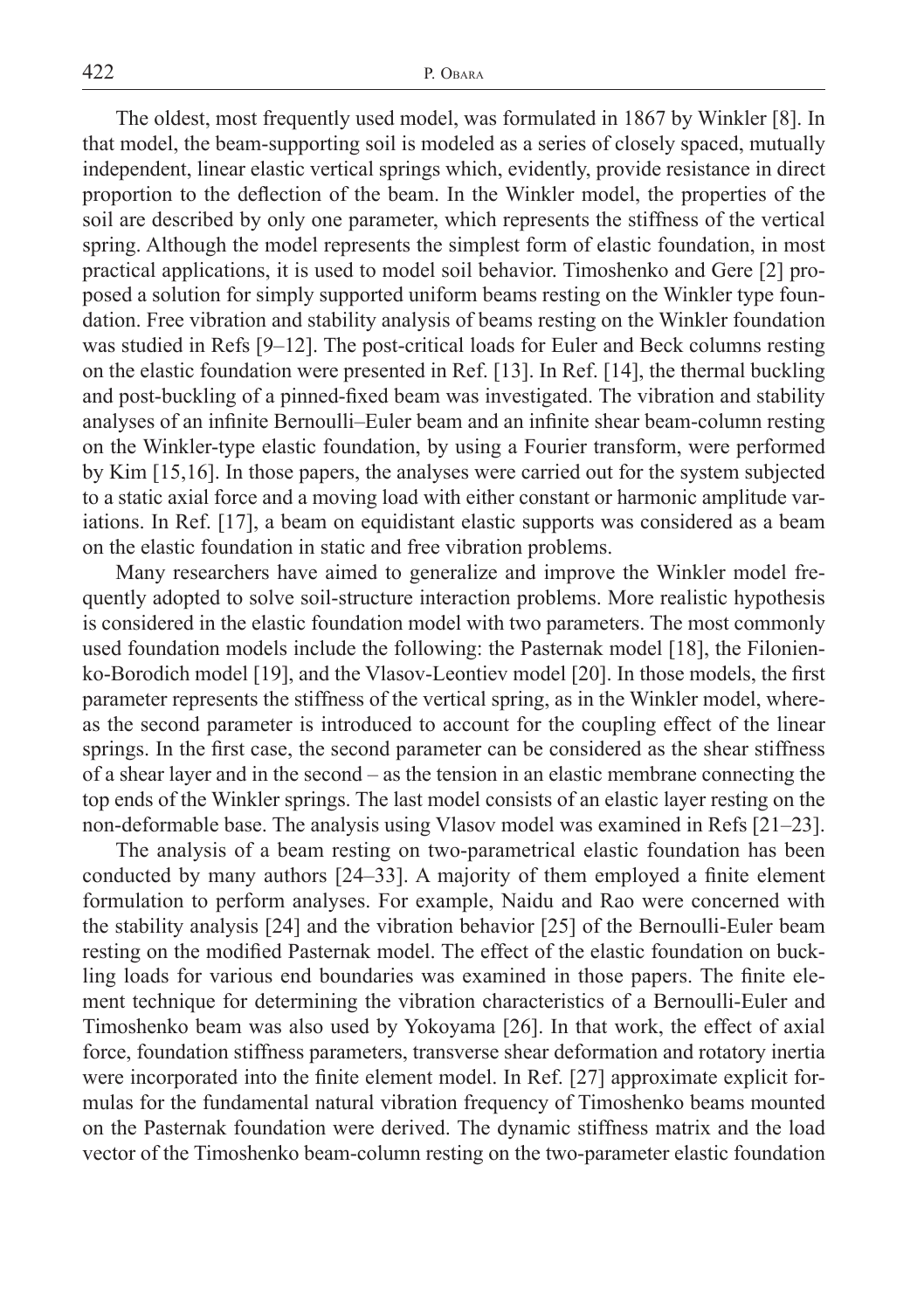with generalized end condition were presented in Ref. [28]. The static, dynamic and stability behavior of framed structures made of beam-columns were analyzed in that paper. Free vibration frequencies of Timoshenko beams on two-parameter elastic foundation were examined by Rosa  $[29]$  for two different models. In the first model, the second foundation parameter is assumed to be a function of the flexural rotation, whereas in the second model, it is assumed to be a function of the global cross-section rotation. Studies of analytical considerations of stability and vibration are generally not readily available in the literature.

The purpose of this article is to present a general formulation for the vibration and stability problems of beams with various boundary conditions, supported on two-parameter elastic foundation. The second foundation parameter is a function of the total rotation of the beam, like in Ref. [29]. The effects of the shear deformation, rotatory inertia and the foundation parameters on the frequency and critical loads of the beam are discussed in detail. Wherein, it should be stressed that the relationship between the parameters describing the beam vibration, the compressive force and the foundation parameters will be considered.





Fig. 1. Model of a beam with an axial force resting on a two-parameter elastic foundation.

Consider a beam of initial length *l*, axially compressed with force *S*, resting on the elastic foundation, as shown in Figure 1. In the presented formulation, it is assumed that: (1) the beam is made of an isotropic homogenous linear elastic material with the Young's modulus  $E$ , the shear modulus  $G$ , the Poisson's ratio  $v$ ; (2) the transverse cross-section of the beam is doubly symmetric with respect to the height of beam *h,* the area *A*, the moment of inertia *J*; (3) the beam has uniform mass density  $\rho$  per unit length; (4) the shear coefficient depending on the shape of cross-section  $\kappa$  is taken into account; (5) the central axis is a straight line; (6) the vibration amplitudes of the beam are sufficiently small;  $(7)$  the damping of the foundation are negligible;  $(8)$  the bonding between the beam and foundation is perfect.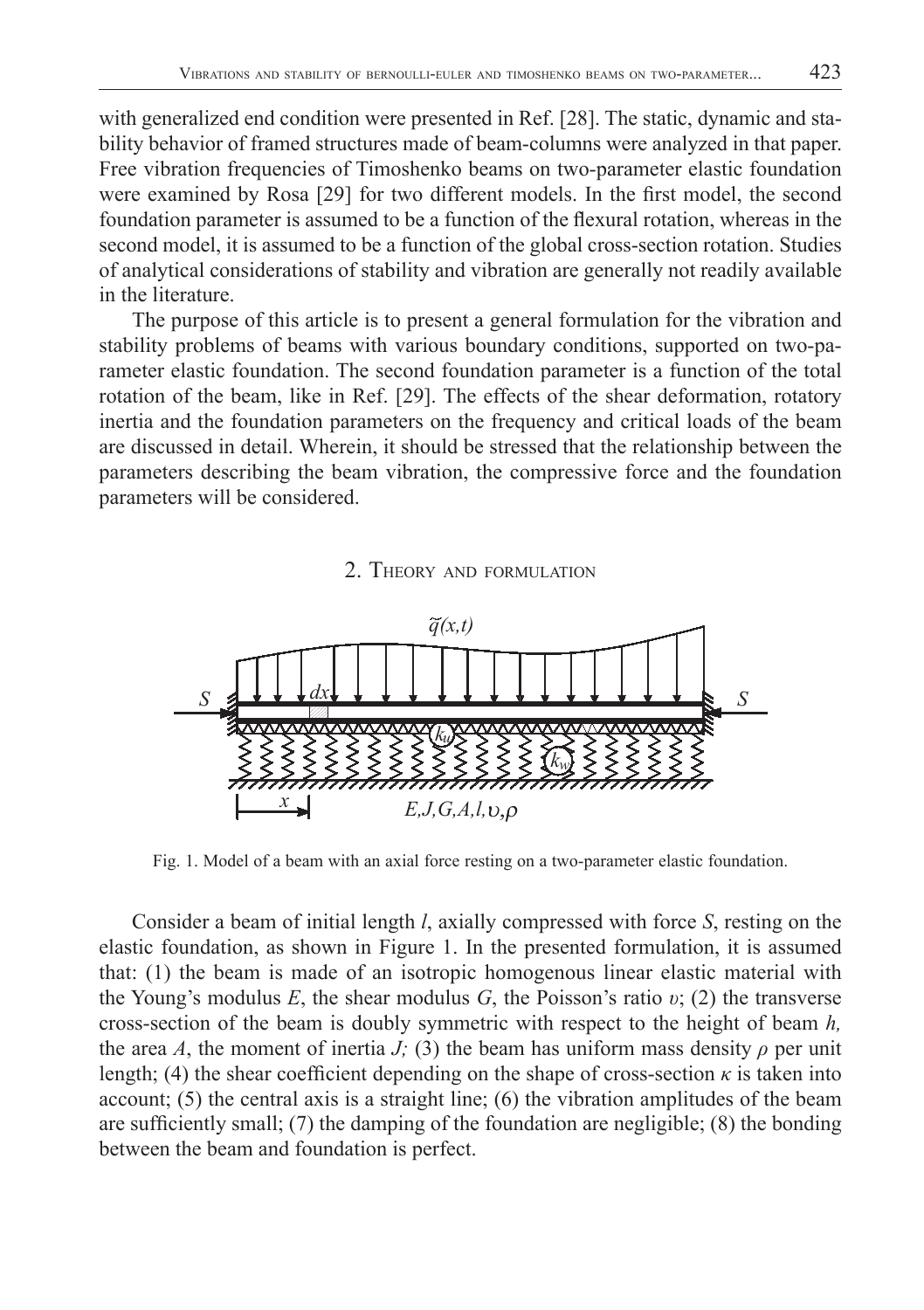The analysis is made for Timoshenko beam model. As a result, the effects of transverse shear deformation and rotatory inertia are taken into account. The cross-section initially normal to the neutral axis of the beam remains plane, but no longer normal to that axis in bending. The slope of the deflection curve  $\tilde{w}'(x,t)$  depends on the rotation of the beam cross-section,  $\phi(x,t)$ , and additionally, on the average shear deformation angle,  $\kappa \widetilde{\psi}(x,t)$ :

(2.1) 
$$
\frac{\partial \widetilde{w}(x,t)}{\partial x} = \widetilde{\varphi}(x,t) + \kappa \widetilde{\psi}(x,t)
$$

The effect of the rotatory inertia is expressed by:

(2.2) 
$$
\widetilde{M}^{B}(x,t) = \rho J \frac{\partial^{2} \widetilde{\varphi}(x,t)}{\partial t^{2}} dx
$$

The section forces can be expressed by the deflection and rotation function as follows:

(2.3) 
$$
\widetilde{T}(x,t) = GA \widetilde{\psi}(x,t) = \frac{GA}{\kappa} \left( \frac{\partial \widetilde{w}(x,t)}{\partial x} - \widetilde{\varphi}(x,t) \right)
$$

(2.4) 
$$
\widetilde{M}(x,t) = -EJ \frac{\partial \widetilde{\varphi}(x,t)}{\partial x}
$$

The elastic foundation is idealized as a constant two-parameter model characterized by two moduli, i.e. the vertical foundation modulus  $k_w$  (the Winkler parameter) and the horizontal foundation modulus  $k<sub>u</sub>$ . In the case  $k<sub>u</sub> = 0$ , this model is reduced to the usual Winkler model. The foundation response is taken into account as the vertical ground reaction, proportional to the vertical displacement  $\tilde{w}(x,t)$ :

$$
\widetilde{q}_s(x,t) = k_w \widetilde{w}(x,t)
$$

and the horizontal reaction proportional to the horizontal displacement of the extreme fibres of the beam  $\tilde{u}(x,t)$ . This effect is taken into account in the form of the bending moment:

$$
\widetilde{m}_s(x,t) = k_\varphi \widetilde{\varphi}(x,t)
$$

where  $k_{\varphi} = k_u h^2 / 4$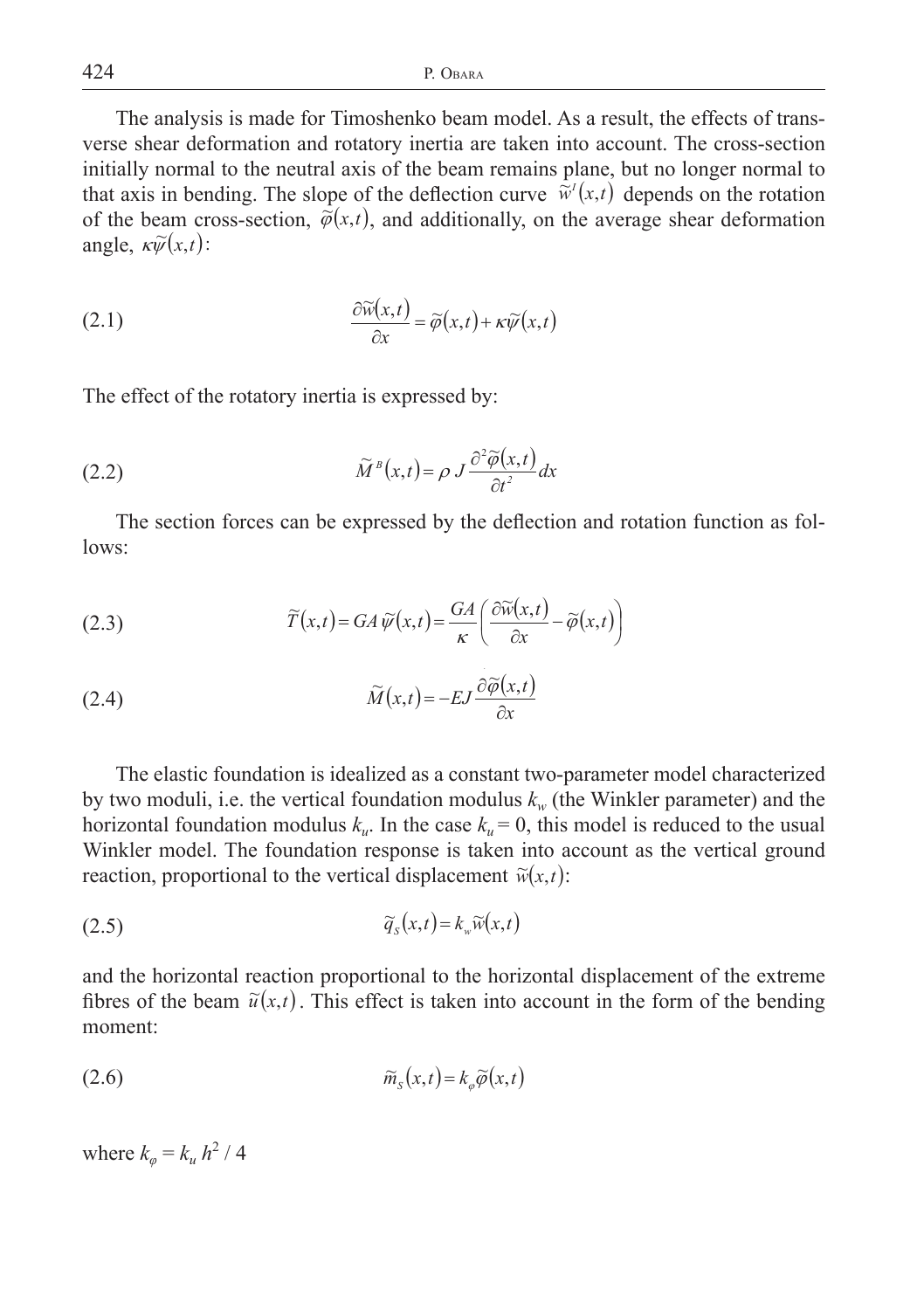#### 2.1. THE DIFFERENTIAL EQUATION DERIVATION

The dynamic equilibrium on the differential element of the beam is shown in Figure 2. Assuming a small curvature in the current configuration  $(cos(\partial \tilde{w}/\partial x)) \approx 1$ ,  $\sin(\frac{\partial \widetilde{w}}{\partial x}) \approx \frac{\partial \widetilde{w}}{\partial x}$ , the transverse and rotational equilibrium equations are:

(2.7) 
$$
\begin{cases} \frac{\partial \widetilde{T}}{\partial x} - S \frac{\partial^2 \widetilde{w}}{\partial x^2} - A \rho \frac{\partial^2 \widetilde{w}}{\partial t^2} - k_w \widetilde{w} + \widetilde{q} = 0 \\ \frac{\partial \widetilde{M}}{\partial x} - \widetilde{T} + J \rho \frac{\partial^2 \widetilde{\varphi}}{\partial t^2} + k_\varphi \widetilde{\varphi} - \widetilde{m} = 0. \end{cases}
$$



Fig. 2. Forces, moments and deformations of the differential element

Substituting Eqs. (2.3) and (2.4) into (2.7) results in

(2.8)  
\n
$$
\begin{cases}\n\frac{G A}{\kappa} \left( \frac{\partial^2 \widetilde{w}}{\partial x^2} - \frac{\partial \widetilde{\varphi}}{\partial x} \right) - S \frac{\partial^2 \widetilde{w}}{\partial x^2} - A \rho \frac{\partial^2 \widetilde{w}}{\partial t^2} - k_w \widetilde{w} + \widetilde{q} = 0 \\
- E J \frac{\partial^2 \widetilde{\varphi}}{\partial x^2} - \frac{G A}{\kappa} \left( \frac{\partial \widetilde{w}}{\partial x} - \widetilde{\varphi} \right) + J \rho \frac{\partial^2 \widetilde{\varphi}}{\partial t^2} + k_\varphi \widetilde{\varphi} = 0.\n\end{cases}
$$

From now on, the free harmonic vibrations of the beam will be considered  $(\tilde{q} = 0)$ . Following the introduction of the non-dimensional coordinate along the axis of the beam  $\xi = x/l$ ;  $\xi \in \langle 0,1 \rangle$  and parameters describing the beam:

(2.9) 
$$
\sigma^2 = \frac{SI^2}{EJ}, \ \varepsilon^2 = \frac{1}{1 - \sigma^2 \zeta}, \ n = \frac{G}{\kappa E}, \ \zeta = \frac{\kappa EJ}{GAl^2}, \ \mu = A\rho, \ \chi^4 = \frac{\mu l^4}{EJ}
$$

and the foundation: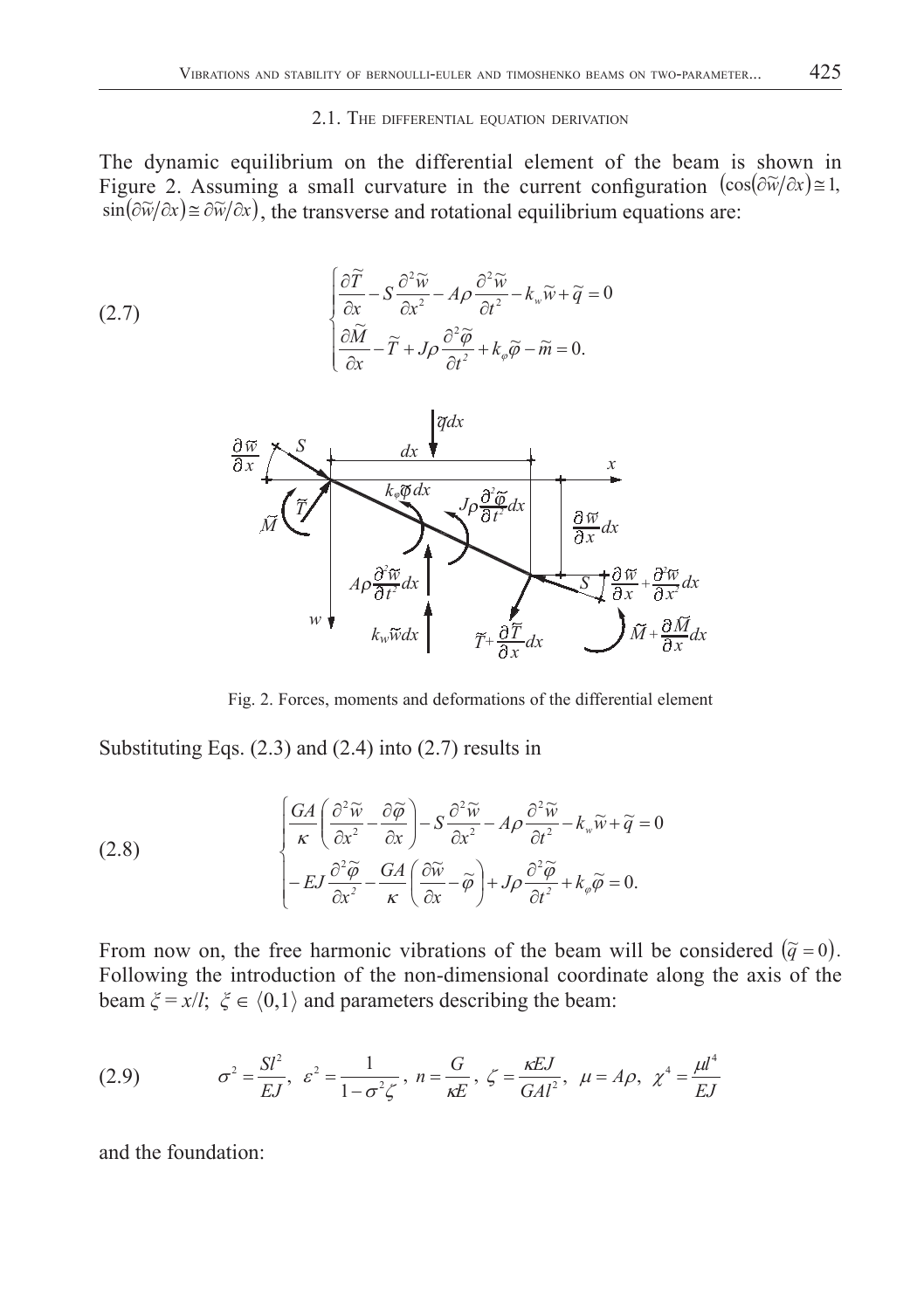426 P. OBARA

(2.10) 
$$
\lambda_w^4 = \frac{k_w l^4}{EJ}, \ \lambda_\varphi^4 = \frac{k_\varphi l^2}{EJ}
$$

equations (2.8) can be written in the form:

(2.11) 
$$
\widetilde{w}^{IV} + (\sigma^2 \varepsilon^2 - \lambda_w^4 \varepsilon^2 \zeta - \lambda_\varphi^4) \widetilde{w}^I + \lambda_w^4 \varepsilon^2 (1 + \lambda_\varphi^4 \zeta) \widetilde{w} +
$$

$$
- \chi^4 \zeta (\varepsilon^2 + n) \widetilde{\omega}^{II} + \chi^4 \varepsilon^2 (1 + \lambda_\varphi^4 \zeta + \lambda_w^4 \zeta^2 n) \widetilde{\omega} + \chi^8 \varepsilon^2 \zeta^2 n \widetilde{\omega} = 0
$$

$$
(2.12) \qquad \widetilde{\varphi}\left(1+\lambda_{\varphi}^{4}\zeta\right)+\chi^{4}\zeta^{2}n\ddot{\widetilde{\varphi}}=\frac{1}{l}\left[\left(1-\sigma^{2}\zeta\right)\zeta\widetilde{w}^{m}-\chi^{4}\zeta^{2}\ddot{\widetilde{w}}^{l}+\left(1-\lambda_{w}^{4}\zeta^{2}\right)\widetilde{w}^{l}\right]
$$

Applying the separation of variables to the functions  $\widetilde{w}(\xi,t)$  and  $\widetilde{\varphi}(\xi,t)$ :

(2.13) 
$$
\widetilde{w}(\xi,t) = w(\xi)e^{i\omega t}, \quad \widetilde{\varphi}(\xi,t) = \varphi(\xi)e^{i\omega t}
$$

where  $\omega$  is the circular vibration frequency, and substituting into (2.11), the differential equation of the motion of the harmonic amplitudes is obtained:

(2.14) 
$$
w^{IV}(\xi) + 2Xw^{I}(\xi) + Yw(\xi) = 0
$$

where:

$$
(2.15) \t\t 2X = \varepsilon^2 \big( \sigma^2 - \lambda_w^4 \zeta \big) - \lambda_\varphi^4 + \lambda^4 \zeta \big( \varepsilon^2 + n \big), \quad Y = \varepsilon^2 \big( \lambda_w^4 - \lambda^4 \big) \big( 1 + \lambda_\varphi^4 \zeta - \lambda^4 \zeta^2 n \big),
$$
  

$$
\lambda^4 = \frac{\mu \omega^2 l^4}{EJ}
$$

After substituting Eqs. (2.13) into (2.12), the total rotation of the beam cross-section has following form:

$$
\varphi(\xi) = \frac{1}{l} \left[ e \, w^{\prime \prime \prime}(\xi) + dw^{\prime}(\xi) \right]
$$

where:

(2.17) 
$$
e = \frac{\left(1 - \sigma^2 \zeta\right) \zeta}{1 + \lambda_{\phi}^4 \zeta - \lambda^4 \zeta^2 n}, \quad d = \frac{1 + \lambda^4 \zeta^2 - \lambda_{\psi}^4 \zeta^2}{1 + \lambda_{\phi}^4 \zeta - \lambda^4 \zeta^2 n}.
$$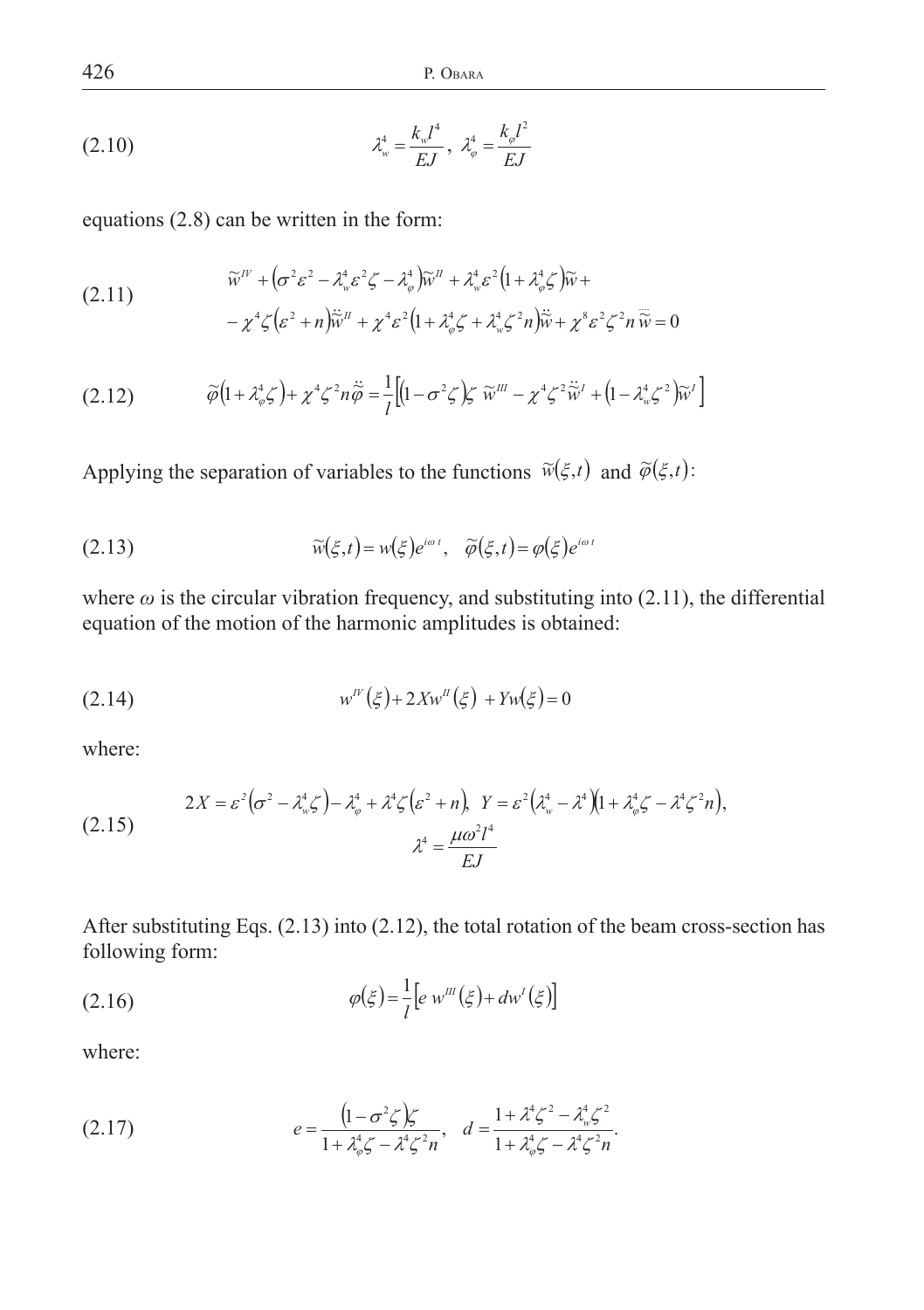A number of specific cases of equations  $(2.14)$  and  $(2.16)$  can be distinguished. If  $\omega = 0$ , the equations describe the stability of Timoshenko beam. If  $k_w = k_u = 0$  $(\lambda_w^4 = 0, \lambda_w^4 = 0)$  the equations describe free vibrations or the stability of Timoshenko beam with no elastic foundations to rest on. If  $\zeta = 0$  ( $\varepsilon = 0$ ), (2.14) and (2.16) become the equations for Bernoulli-Euler beam and then  $2X = \sigma^2 - \lambda_{\omega}^4$ ,  $Y = \lambda_{\omega}^4 - \lambda^4$ , and  $\varphi(\xi) = 1/l w^{l}(\xi)$ .

The solution of homogeneous differential equation (2.14) is the function:

(2.18) 
$$
w(\xi) = C_1 e^{k_1 \xi} + C_2 e^{k_2 \xi} + C_3 e^{k_3 \xi} + C_4 e^{k_4 \xi}
$$

where the coefficients  $k_i$ ,  $(i=1,2,3,4)$  are the roots of the characteristic equation:

(2.19) 
$$
k_{1,2} = \pm \sqrt{k_1^2}, \qquad k_{3,4} = \pm \sqrt{k_2^2}
$$

where:

(2.20) 
$$
k_1^2 = -X + \sqrt{X^2 - Y}, \quad k_2^2 = -X - \sqrt{X^2 - Y}.
$$

The roots (2.19) depend on the relationships between the coefficients 2X and *Y*.

## 2.2. THE ANALYSIS OF THE RESULTING SOLUTION

In the orthogonal coordinate system 2X, *Y* (Figure 3), the parabola  $Y = X^2$  and the *2X*-axis split up the *2X,Y*-plane into four regions, in which the following relationships between coefficients 2X and Y hold:

$$
(2.21) \quad \text{I: } 2X > 0 \land 0 < Y < X^2 \,, \text{ II: } Y > X^2 \,, \text{ II: } 2X < 0 \land 0 < Y < X^2 \,, \text{ IV: } Y < 0 \,.
$$

On the basis of the relationships (2.21) taking into account that the foundation parameters  $k_u$  and  $k_w$  and the shear deformation parameter  $\zeta$  are non-negative values, we can conclude that:

- if the stability analysis of Timoshenko and Bernoulli-Euler beam on one or twoparameter elastic foundation is carried out, the coefficients  $2X$  and Y satisfy the conditions for the region I,
- if the static analysis of beams on elastic foundations is performed, the conditions characterizing the region II occur,
- $\overline{\phantom{a}}$  if the tensile forces affect the beams, the coefficients 2X and Y satisfy the inequalities characterizing the region III,
- $-$  the phenomenon of free vibration or vibration of the tensile or compressive loads of the beam resting on elastic foundations is described by the coefficients  $2X$  and Y satisfying the inequalities characterizing the region IV,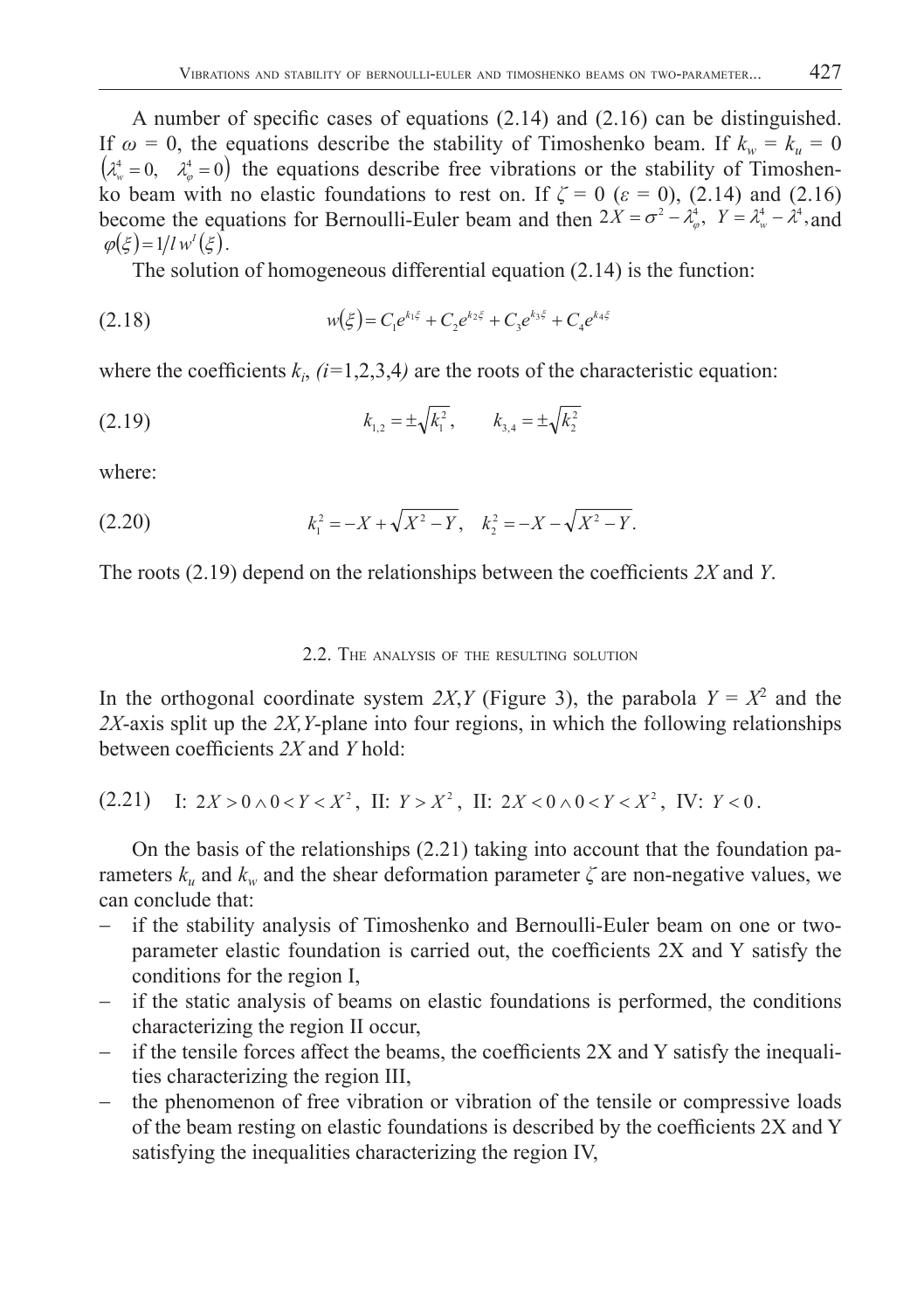the case, for which  $2X=0$  and  $Y=0$  (the origin *2XY*), describes a static analysis of beams with no elastic foundations to rest on.



Fig. 3. The division of *2X,Y* plane into four areas

Figure 3 shows geometrical picture of all the possible cases of magnitudes and the relationships between the coefficients  $2X$  and  $Y$  appearing in the differential equation  $(2.14)$ . At the same time, the relationships  $(2.21)$  enable us to find out whether the parameters  $k_i$  (2.19) are real, imaginary or complex numbers. Thus, a form of general integral (2.18) of the differential equation (2.14) depends upon which of the relationships  $(2.21)$  is satisfied by the coefficients  $2X$  and *Y*.

### 2.2.1. THE SOLUTION OF EQUATION (2.14) IN REGIONS I, III AND IV

If the coefficients 2X and Y take their values from the first region  $k_1^2$  and  $k_2^2$  are negative real numbers,  $k_{1,2}$  and  $k_{3,4}$  have imaginary values:

$$
(2.22) \t\t k_{1,2} = \pm i p_1, \quad k_{3,4} = \pm i m_1
$$

where:

(2.23) 
$$
p_1 = \sqrt{X - \sqrt{X^2 - Y}}, \qquad m_1 = \sqrt{X + \sqrt{X^2 - Y}}
$$

In the third region  $k_1^2$  and  $k_2^2$  are positive real numbers, so  $k_{1,2}$  and  $k_{3,4}$  are actual values:

$$
(2.24) \t\t k_{1,2} = \pm p_3, \quad k_{3,4} = \pm m_3
$$

where: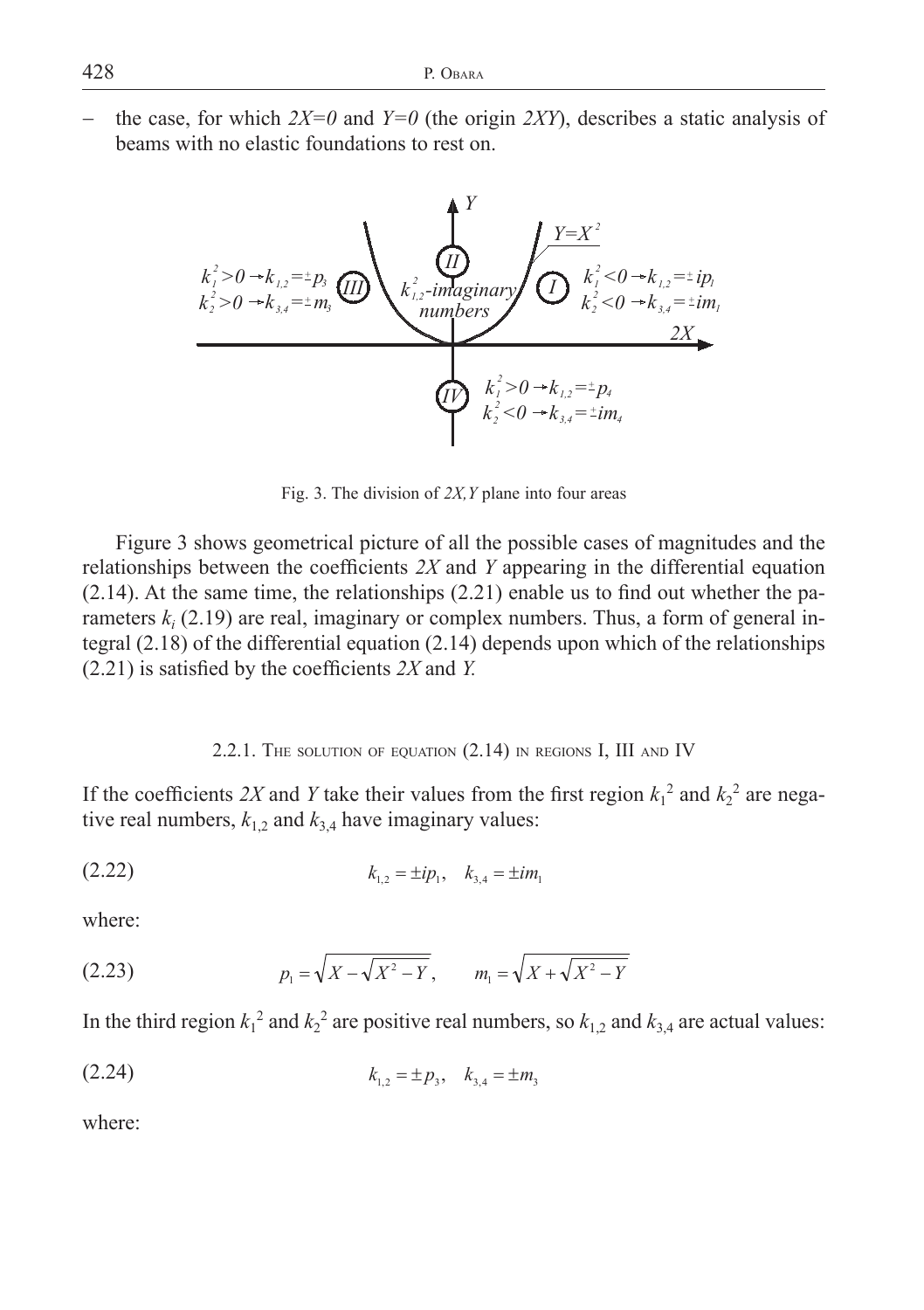(2.25) 
$$
p_3 = \sqrt{-X + \sqrt{X^2 - Y}}, \qquad m_3 = \sqrt{-X - \sqrt{X^2 - Y}}
$$

In the fourth region,  $k_1^2$  is a positive, but  $k_2^2$  – a negative number, therefore the roots  $k_{1,2}$ are real and  $k_{3,4}$  are imaginary numbers:

$$
(2.26) \t\t k_{1,2} = \pm p, \quad k_{3,4} = \pm im
$$

where:

(2.27) 
$$
p = \sqrt{\sqrt{X^2 - Y} - X}, \ \ m = \sqrt{\sqrt{X^2 - Y} + X}.
$$

If we consider the relationship between the parameters  $p_i$  and  $m_i$  ( $p_i = p$ ,  $m_1 = m$ ,  $p_3 = p$ ,  $m_3 = in$ ) and trigonometric dependencies:

$$
(2.28) \t\t \cosh iz = \cos z, \t \sinh iz = i \sin z
$$

the general integral  $(2.18)$  can be written finally in the form:

(2.29) 
$$
w(\xi) = C_1 \cosh p\xi + C_2 \sinh p\xi + C_3 \cos m\xi + C_4 \sin m\xi
$$

The amplitude equation of the rotation of the beam cross-section is received by substituting derivatives of the function  $(2.29)$  to  $(2.16)$ :

(2.30) 
$$
\varphi(\xi) = \frac{1}{l} [C_1 A \sinh p \xi + C_2 A \cosh p \xi + C_3 B \sin m \xi - C_4 B \cos m \xi]
$$

where:

(2.31) 
$$
A = ep^3 + dp, B = em^3 - dm.
$$

### 2.2.2. THE SOLUTION OF EQUATION (2.14) IN REGION II

If the coefficients 2X and Y take their values from the second region  $k_1^2$  and  $k_2^2$  are complex numbers,  $k_{1,2}$  and  $k_{3,4}$  are complex numbers, too:

(2.32) 
$$
k_{1,2,3,4} = \pm \sqrt[4]{Y} \left( \cos \frac{1}{2} \nu \pm i \sin \frac{1}{2} \nu \right); \cos \nu = -\frac{X}{\sqrt{Y}}
$$

where *υ* is an amplitude of a complex number.

The general integral (2.18) for this cases can be expressed as: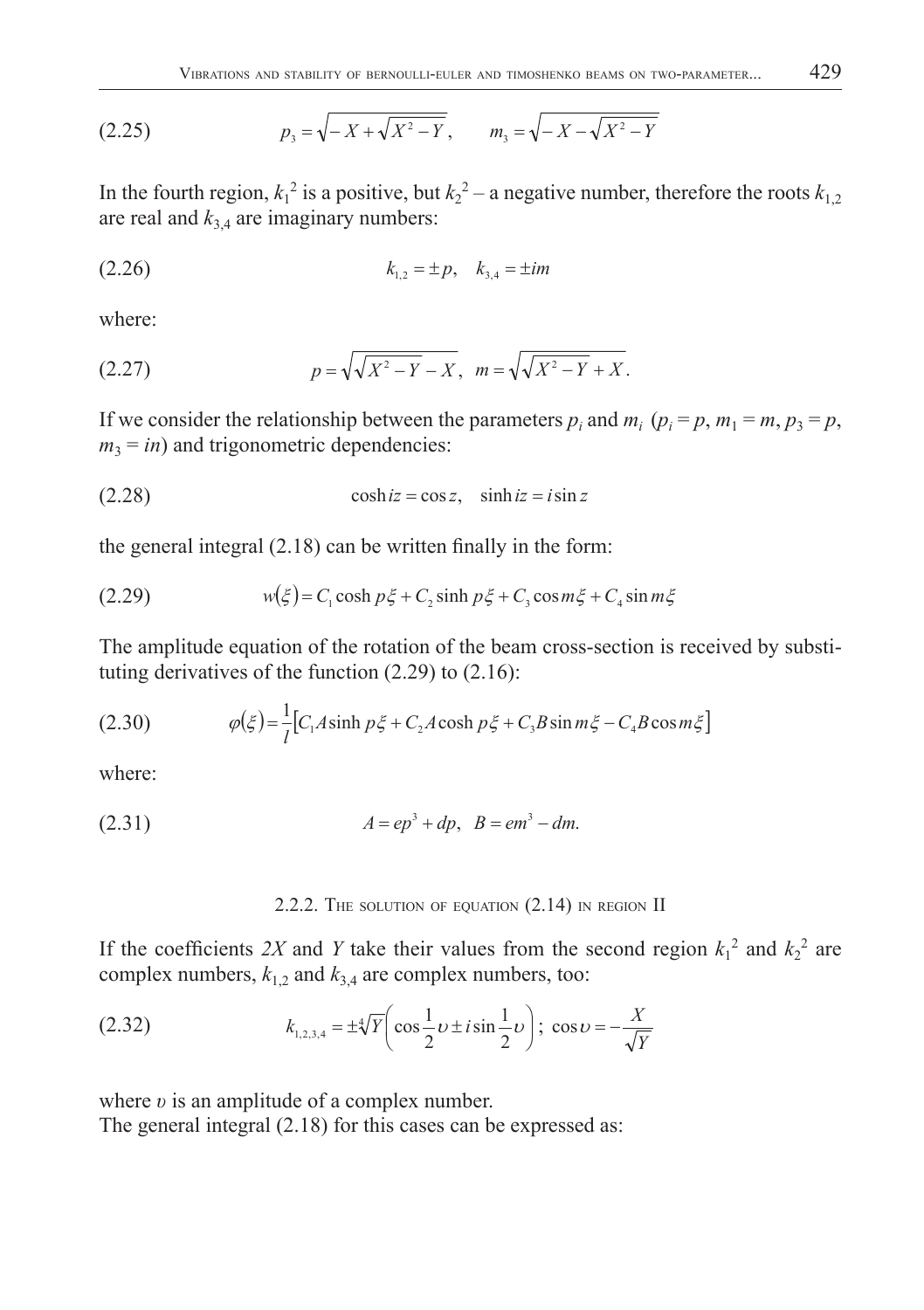430 P. OBARA

(2.33) 
$$
w(\xi) = C_1 \cosh p_2 \xi \cos m_2 \xi + C_2 \cosh p_2 \xi \sin m_2 \xi + C_3 \sinh p_2 \xi \cos m_2 \xi + C_4 \sinh p_2 \xi \sin m_2 \xi
$$

where:

(2.34) 
$$
p_2 = \sqrt[4]{Y} \cos \frac{1}{2} \upsilon = \sqrt{\frac{\sqrt{Y} - X}{2}}, \quad m_2 = \sqrt[4]{Y} \sin \frac{1}{2} \upsilon = \sqrt{\frac{\sqrt{Y} + X}{2}}
$$

and the amplitude equation of the rotation of the beam cross-section (2.16) may be written as:

(2.35)  
\n
$$
l\varphi(\xi) = C_1 [E \cos m_2 \xi \sinh p_2 \xi + F \cosh p_2 \xi \sin m_2 \xi] +
$$
\n
$$
+ C_2 [E \sin m_2 \xi \sinh p_2 \xi + F \cosh p_2 \xi \cos m_2 \xi] +
$$
\n
$$
+ C_3 [E \cos m_2 \xi \cosh p_2 \xi + F \sinh p_2 \xi \sin m_2 \xi] +
$$
\n
$$
+ C_4 [E \sin m_2 \xi \cosh p_2 \xi + F \sinh p_2 \xi \cos m_2 \xi]
$$

where:

(2.36) 
$$
E = p_2(d + e(p_2^2 - 3m_2^2)), \quad F = -m_2(d - e(m_2^2 - 3p_2^2)).
$$

## 2.3. THE DETERMINATION OF THE EIGENVALUES

Analyzing the differential equation (2.14), among the derived expansion functions, the expressions can be distinguished that describe the deflected function of the beam under free vibrations or under buckling. In both cases, it is the function (2.29). Four integration constants  $C_i$  appearing in the (2.29) are to be calculated by imposing the boundary conditions. For the simply supported beam, boundary conditions:

$$
(2.37) \t w(\xi = 0) = 0; \t M(\xi = 0) = 0; \t w(\xi = 1) = 0; \t M(\xi = 1) = 0
$$

lead to the following homogeneous system of equations:

(2.38) 
$$
\begin{bmatrix} 1 & 0 & 1 & 0 \ AB & 0 & BA \ C_2 \ cosh p & \sinh p & \cos m & \sin m \ AB \end{bmatrix} \begin{bmatrix} C_1 \\ C_2 \\ C_3 \\ C_4 \end{bmatrix} = \begin{bmatrix} 0 \\ 0 \\ 0 \\ 0 \end{bmatrix}
$$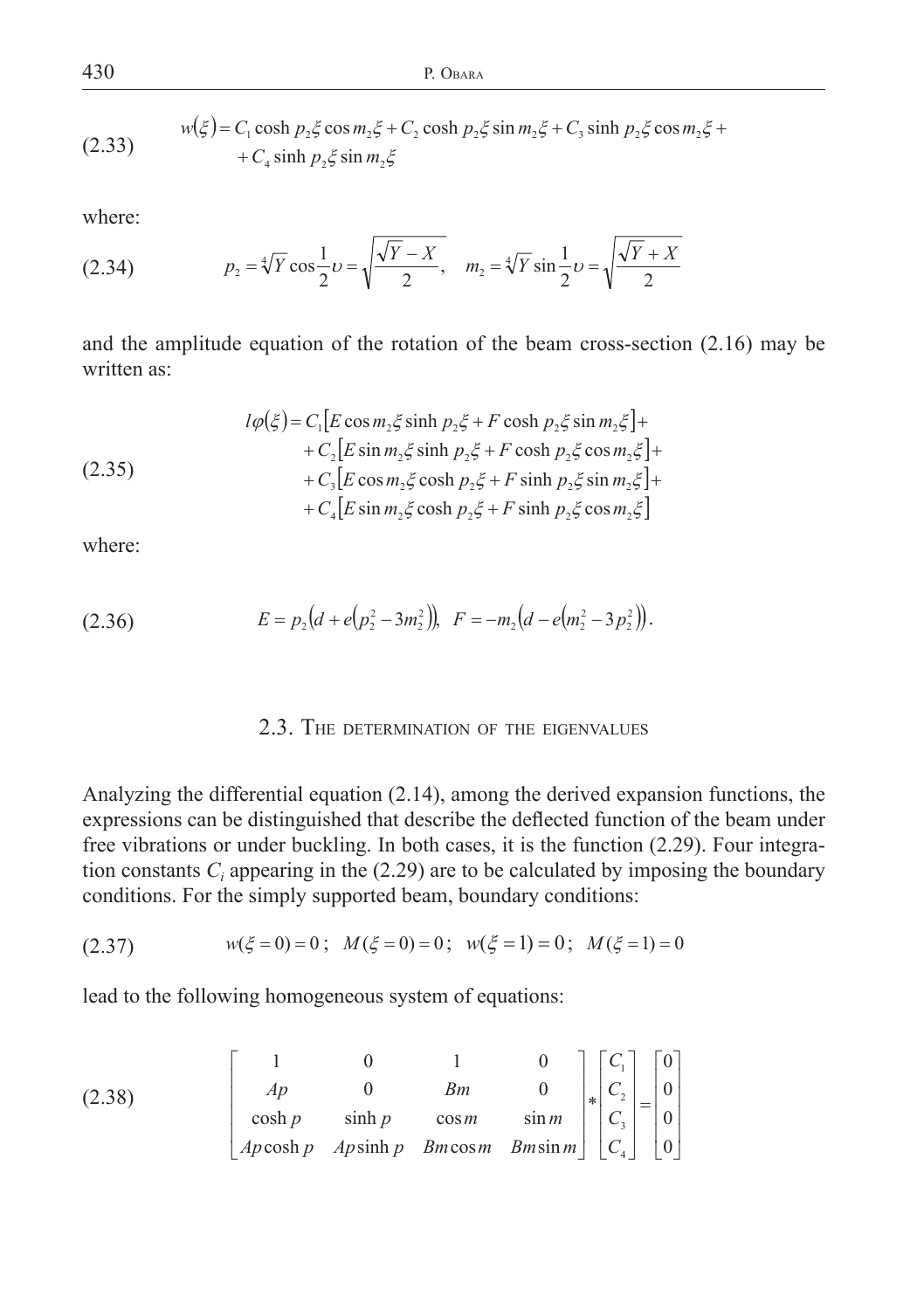The condition, from which we determine the eigenvalues, is resetting the primary determinant of equations (2.38), which leads to the equation:

$$
(2.39) \qquad \qquad -(Bm - Ap)^2 \sin m \sinh p = 0
$$

whose fulfillment is a condition of equilibrium bifurcation of the element under compression. The equation (2.39) has solutions for:

$$
(2.40) \t\t m = k\pi; \t k = 1, 2, 3...
$$

which, after using the formulas  $(2.27)_2$ ,  $(2.15)$  leads to the dependence:

(2.41) 
$$
\sigma = \sqrt{\frac{\lambda_w^4 - \lambda^4}{k^2 \pi^2} + \frac{\lambda_{\varphi}^4 - \lambda^4 \zeta n + k^2 \pi^2}{1 + (\lambda_{\varphi}^4 - \lambda^4 \zeta n + k^2 \pi^2)\zeta}}
$$

If  $\lambda = 0$ , we obtain the formula for the critical compressive force:

(2.42) 
$$
S_{KR} = \left[ \frac{\lambda_w^4}{k^2 \pi^2} + \frac{\lambda_\varphi^4 + k^2 \pi^2}{1 + (\lambda_\varphi^4 + k^2 \pi^2) \zeta} \right] \frac{EJ}{l^2}
$$

and if  $\sigma = 0$  – two natural frequency bands are received:

(2.43) 
$$
\omega_{1k} = \sqrt{\frac{b - \sqrt{b^2 - 4ac}}{2a}} \sqrt{\frac{EJ}{\mu l^4}}; \quad \omega_{2k} = \sqrt{\frac{b + \sqrt{b^2 - 4ac}}{2a}} \sqrt{\frac{EJ}{\mu l^4}}
$$

where:

(2.44) 
$$
a = n\zeta^2, \quad b = 1 + \left[\lambda_{\varphi}^4 + k^2\pi^2 + n(\lambda_{\omega}^4\zeta + k^2\pi^2)\right]\zeta
$$

$$
c = (\lambda_{\varphi}^4 + k^2\pi^2)(\lambda_{\omega}^4\zeta + k^2\pi^2) + \lambda_{\omega}^4.
$$

If we do not take into account the effect of rotational inertia, we get the formula for one natural frequency band:

(2.45) 
$$
\omega_{1k} = \sqrt{\frac{(\lambda_{\varphi}^4 + k^2 \pi^2)(\lambda_{\varphi}^4 \zeta + k^2 \pi^2) + \lambda_{\varphi}^4}{1 + (\lambda_{\varphi}^4 + k^2 \pi^2)\zeta}} \sqrt{\frac{EJ}{\mu I^4}}.
$$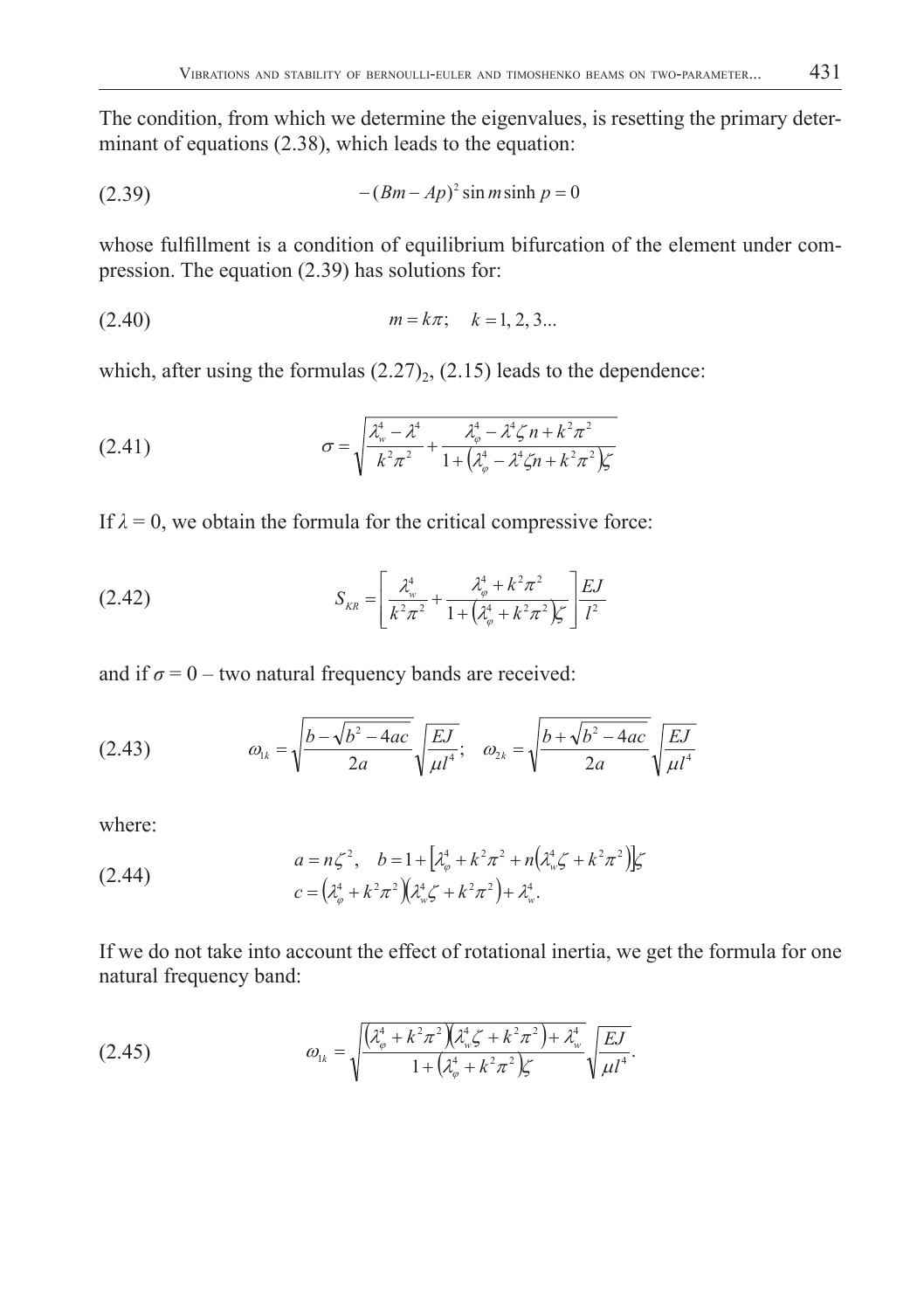A number of specific cases of the formulas  $(2.42)$  and  $(2.45)$  can be distinguished. If  $k_w = k_u = 0$   $(\lambda_w^4 = 0, \lambda_w^4 = 0)$  the equations describe the critical compressive force and the natural frequency of Timoshenko beam with no elastic foundations to rest on. If  $\zeta = 0$  ( $\varepsilon = 1$ ), (2.42) and (2.45) become the formulas of eigenvalues for Bernoulli-Euler beam (Table 1).

#### **Table 1**

The formulas for the critical compressive force  $S_{KR}$  and the natural frequency  $\omega$  for Bernoulli-Euler and Timoshenko simply supported beam

|                                         | Bernoulli-Euler                                                            | Timoshenko                                 |                                        |
|-----------------------------------------|----------------------------------------------------------------------------|--------------------------------------------|----------------------------------------|
| beam with elastic foundation to rest on |                                                                            | beam with no elastic foundation to rest on |                                        |
| $S_{KR}$ $\left[ EJ/l^2 \right]$        | $k^4 \pi^4 + k^2 \pi^2 \lambda_{\varphi}^4 + \lambda_{w}^4$<br>$k^2 \pi^2$ | $k^2\pi^2$                                 | $\frac{k^2\pi^2}{1+k^2\pi^2\zeta}$     |
| $\omega$ $\left[ EJ/\mu l^4 \right]$    | $\sqrt{k^4 \pi^4 + k^2 \pi^2 \lambda_{\varphi}^4 + \lambda_{w}^4}$         | $k^2\pi^2$                                 | $k^2\pi^2$<br>$\sqrt{1+k^2\pi^2\zeta}$ |

On the basis of the formula (2.41), it is possible to determine the dependence that expresses the vibration frequency of the compressive force for the simply supported beam. For other conditions of the beam support, we can determine the value of natural frequencies and critical forces, and the relationship between them, from the following conditional equations:

- for the clamped-clamped beam:

(2.46) 
$$
-2AB(1-\cosh p\cos m) + (A^2 - B^2)\sinh p\sin m = 0
$$

for the clamped-hinged beam:

$$
(2.47) \qquad (Ap - Bm)[A \cosh p \sin m + B \sinh p \cos m] = 0
$$

for the cantilever beam:

$$
AB[(m2 - p2) + \varepsilon2 (Ap + Bm)] - [pm(A2 - B2) + AB\varepsilon2 (Ap + Bm)]\cosh p \cos m ++ AB[2pm - \varepsilon2 (Am - Bp)]\sinh p \sin m = 0.
$$

Equations (2.46)–(2.48) determine the dependence of the frequency of vibration of the compressive force for the assumed parameters of elastic foundation and the slenderness of the beam.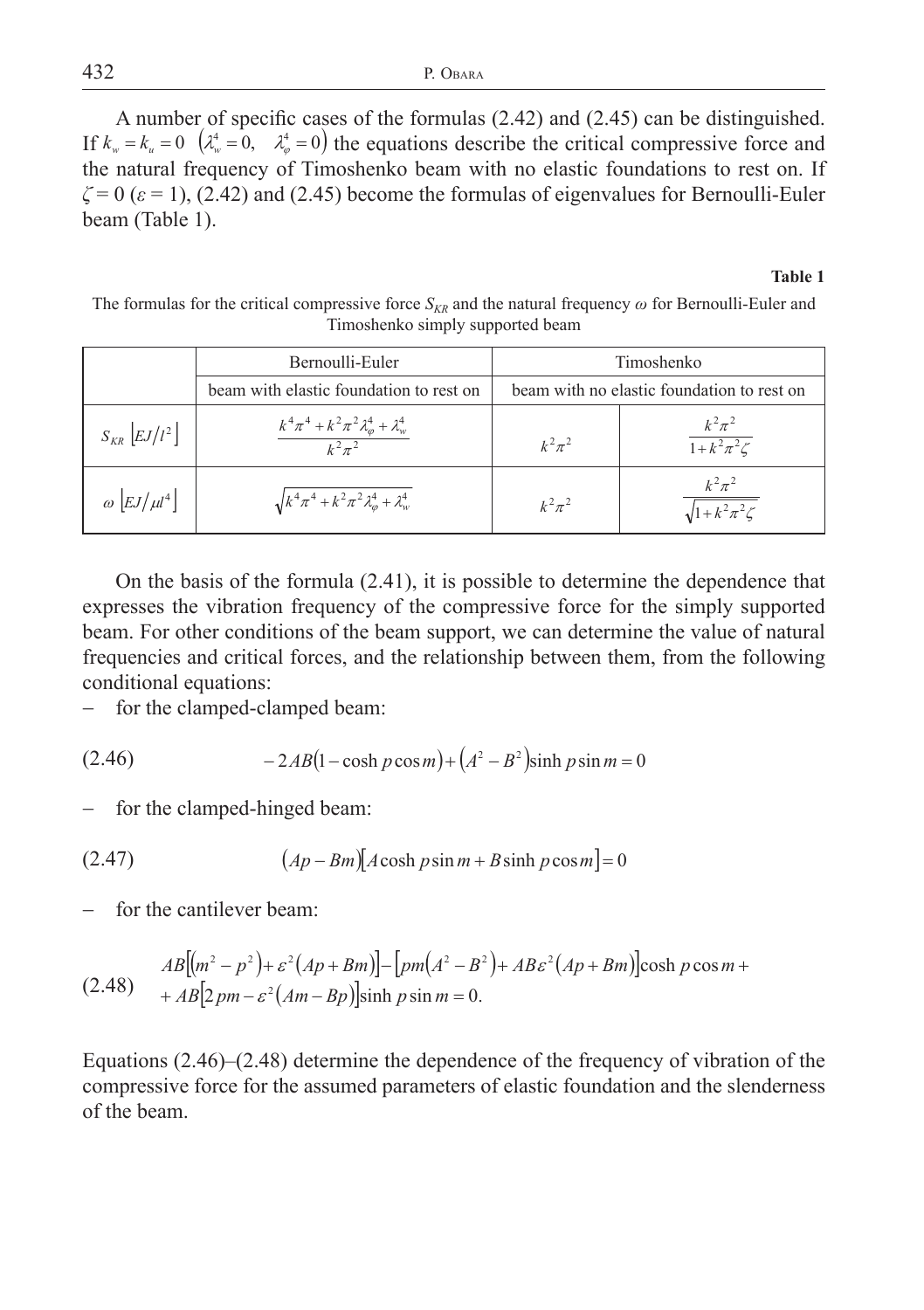## 3. EXAMPLES AND DISCUSSIONS



#### 3.1. EXAMPLE 1

Fig. 4. Non-dimensional critical forces  $\sigma$  (a) and non-dimensional frequencies of vibration  $\lambda$  (b) for simply supported beam with no elastic foundations to rest on. Influence of elastic foundations on  $\sigma$  (c) and on  $\lambda$  (d); Bernoulli-Euler beam theory (---),Timoshenko beam theory (--), first values ( $\blacktriangle$ ), second values  $(\blacksquare)$ , third values  $(\lozenge)$ 

A reinforced concrete simply supported beam of length *l* = 8 m resting on elastic foundation is considered. The beam with rectangular cross-section (the shear factor  $\kappa$  = 1.2) with width *b* = 0.5 m and beam cross-section height changing ( $h$  = 0.6 ÷ 2.2 m) will be taken into account. The beam has Young's modulus  $E = 31 \times 10^9$  Pa, the Poisson's ratio  $v = 0.2$  and the mass density  $\rho = 2500 \text{ kgm}^3$ . The moduli of foundation are  $k_w = 24.52 \times 10^9$  Nm<sup>-2</sup> and  $k_u = 5.88 \times 10^6$  Nm<sup>-2</sup>.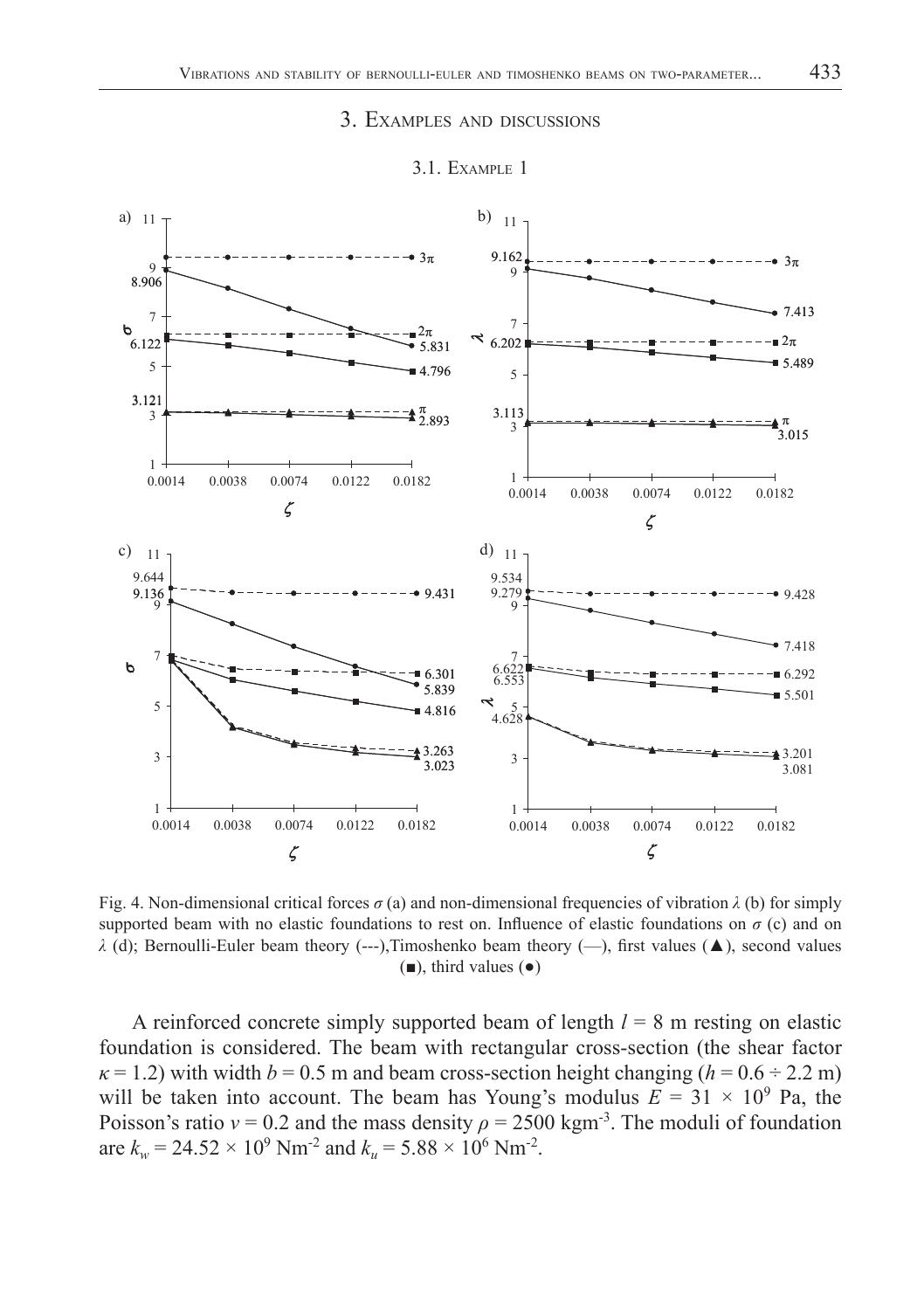434 P. OBARA

The effects of shear deformation on non-dimensional frequencies of vibration *λ* and critical forces  $\sigma$  are shown in Figure 4. For beams with large slenderness ratios (the smaller  $\zeta$ , the transverse shear has little effect. Thus, the Bernoulli-Euler beam theory can accurately predict the frequencies and critical forces. For beams with small slenderness ratios (the largest  $\zeta$ ), the frequency and critical force are significantly smaller than predicted by the Bernoulli-Euler theory. For example, the first three frequencies are more than 4%, 14% and 27% lower than those given by Bernoulli-Euler theory for  $\zeta$  = 0.0182 and in the cases of the first three critical forces are more than 8%, 31% and 61%. It should also be noted that the influence of shear deformation on the next eigenvalues increases.



Fig. 5. Influence of elastic foundations on non-dimensional critical values  $\sigma$  (a) and on non-dimensional frequencies of vibration  $\lambda$  (b); values for beam with no elastic foundations to rest on  $(-\cdot)$ , values for beam with elastic foundations to rest on  $(-)$ ; first values ( $\blacktriangle$ ), second values ( $\blacktriangleright$ ), third values ( $\blacktriangleright$ )

The effect of elastic foundations parameters on the critical values and frequencies of vibration are shown in Figure 5. The results show that the foundation parameters significantly affect values  $\sigma$  and  $\lambda$  for beams with large slenderness ratios (the smaller  $\zeta$ ). For example, for  $\zeta = 0.0014$ , the fundamental frequency and the first critical force are more than 32% and 54% higher than those given without considering the impact of elastic foundation. For  $\zeta = 0.0182$ , differences in eigenvalues are 2% and 4%. It can be seen that the impact is lower while determining the frequency of vibration. The influence of elastic foundation on the next eigenvalues decreases.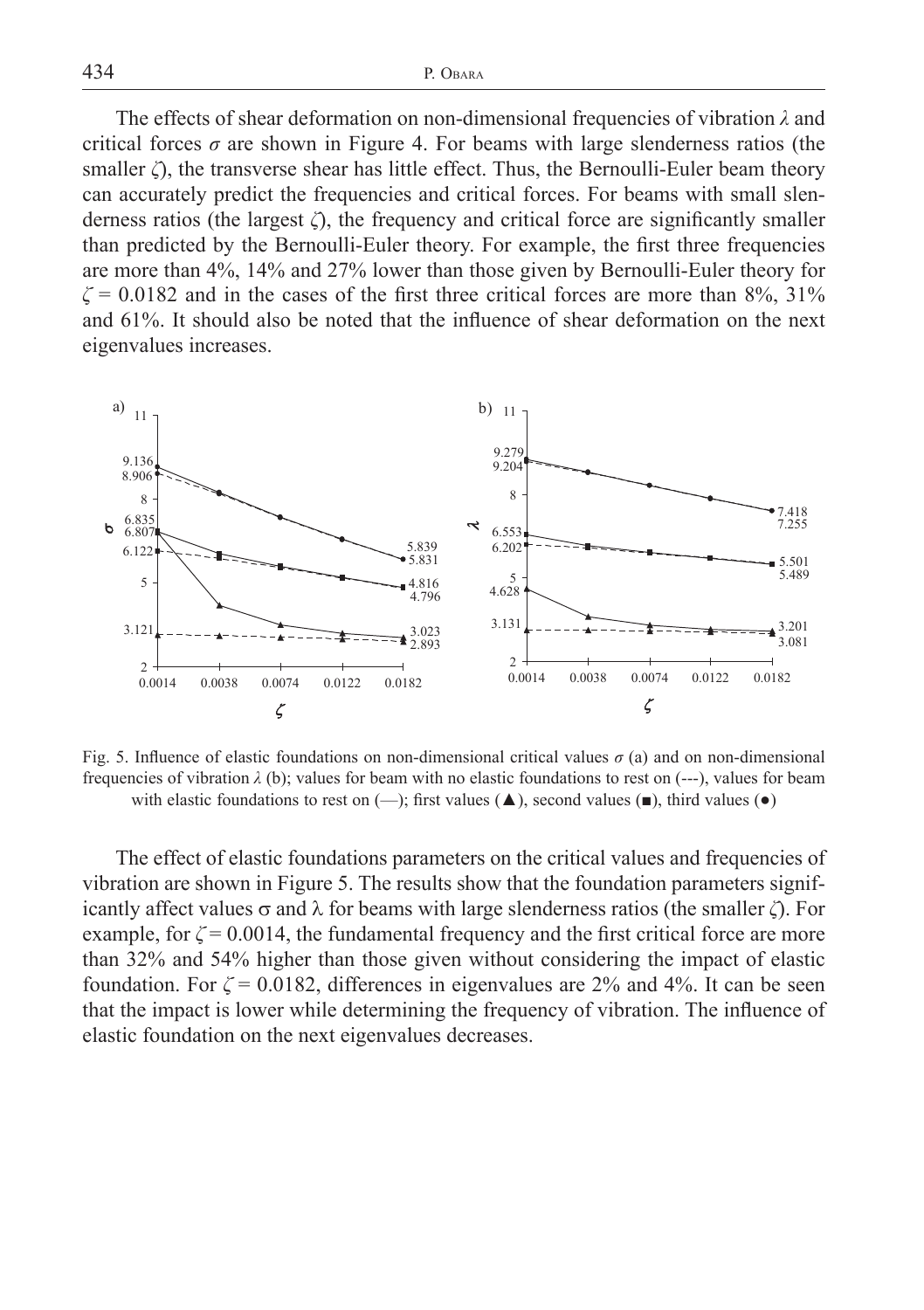

Fig. 6. The dependence between non-dimensional frequencies of vibration *λ* and non-dimensional critical values *σ* for *ζ*=0.0014 (a) and for *ζ*=0.015 (b)

It is possible to determine the dependence for vibration frequency of the compressive force for two cases  $\zeta = 0.0014$  (Figure 6a) and  $\zeta = 0.015$  (Figure 6b) on the basis of the formula (2.59). As the compressive force increases, the beam vibrations decrease and the critical value stops the beam vibrating. It is the dependence of bifurcation.



Fig. 7. Effect of rotational inertia on non-dimensional fundamental frequencies of vibration λ: (a) first natural frequency band, (b) second natural frequency band; values for beam with effect of rotational inertia  $(--)$ , values for beam with no effect of rotational inertia  $(-)$ 

The effect of rotational inertia on non-dimensional fundamental frequencies of vibration  $\lambda$  is shown in Figure 7a. The effect is small, as for example, for  $\zeta = 0.0182$ the first frequency is about  $1\%$  lower than that given without considering the rotational inertia. But if the rotational inertia is accounted for, the second natural frequency band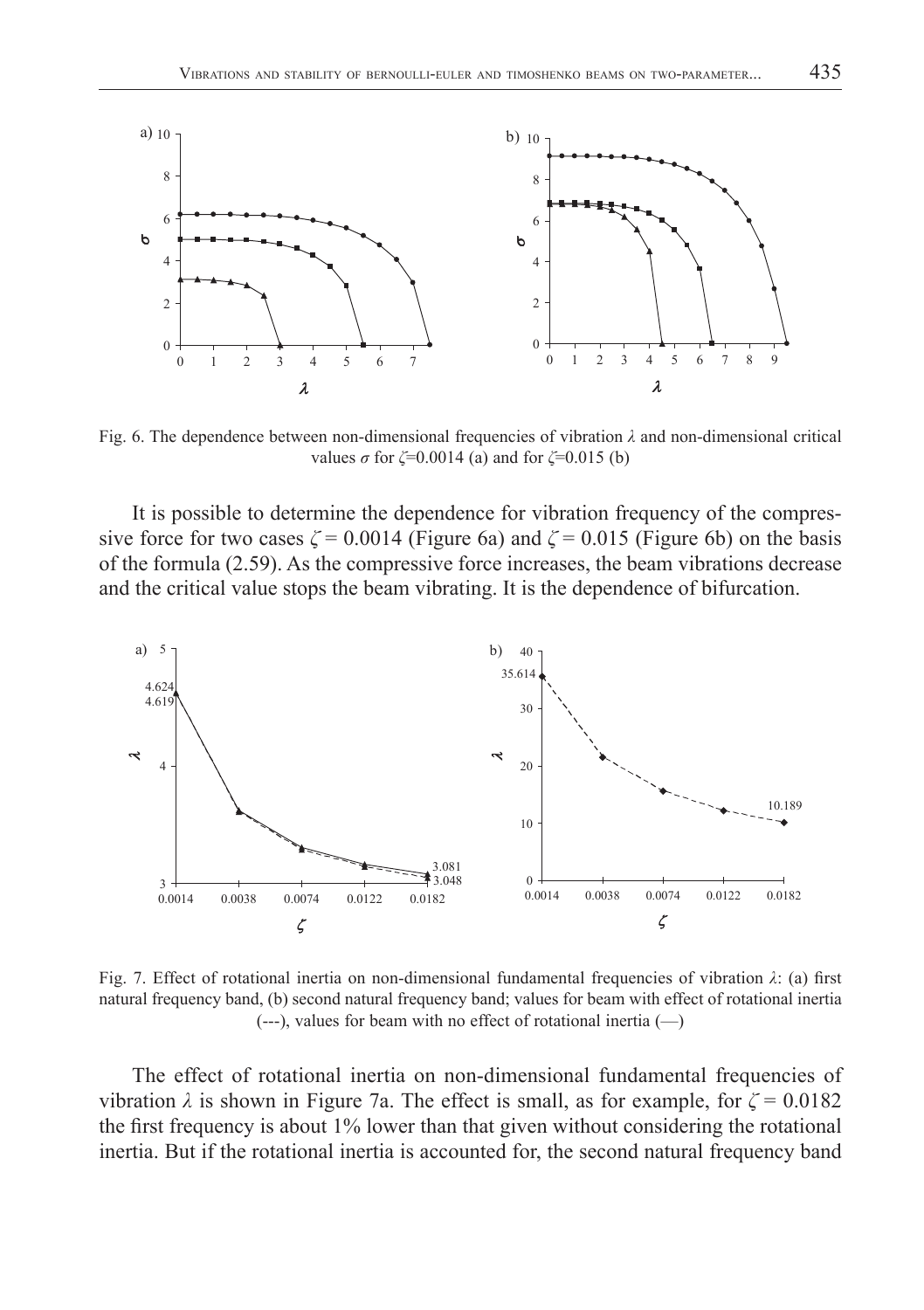is received (Figure 7b). The influence of elastic foundation for this band is insignificant  $(0.01\%)$ .

### 3.2. EXAMPLE 2

In the second example, the three exact frequency parameters of the beam are determined. Four kinds of end conditions, i.e. simply supported (Table 2), clamped- hinged (Table 3), clamped-clamped (Table 4) and cantilever beam (Table 5) are consider in this study. For the first case, solutions were calculated directly from the analytical closed form expression  $(2.43)$ <sub>1</sub> and  $(2.45)$ , for others – from equations  $(2.46)$ – $(2.48)$ , assuming  $\sigma$  = 0. The beams resting on Winkler foundation ( $\lambda_w$ ), on two-parametrical foundation  $(\lambda_w, \lambda_\varphi)$  and with no elastic foundation to rest on are considered.

The following mechanical and geometric properties of Timoshenko beam used by Yokoyama [26] are chosen for the analysis: the Poisson's ratio *ν* = 0.25, the shear coefficient:  $\kappa = 1.2$  (for rectangular cross-section), the slenderness ratio:  $\sqrt{J/A l^2} = 10$ . Consequently, the shear deformation parameter is:  $\zeta = 0.03$ . The foundation parameters  $\lambda_w = 0.88\pi$  and  $\lambda_\omega = 1$  are assumed.

For Bernoulli-Euler beam, frequency parameters were obtained assuming *ζ* = 0 (the effect of shear deformation was disregarded) and *n* = 0 (the effect of rotatory inertia was disregarded). The results received in this way are known from literature. This proves the formulas developed in this paper are correct.

**Table 2**

|                 |                             | <b>Bernoulli</b><br>-Euler | Timoshenko                  |                          |
|-----------------|-----------------------------|----------------------------|-----------------------------|--------------------------|
|                 |                             |                            | without rotatory<br>inertia | with rotatory<br>inertia |
| 1 <sub>st</sub> | without elastic foundation  | 3.142                      | 2.944                       | 2.902                    |
|                 | Winkler foundation          | 3.533                      | 3.400                       | 3.350                    |
|                 | two-parametrical foundation | 3.588                      | 3.458                       | 3.388                    |
| 2 <sub>nd</sub> | without elastic foundation  | 6.283                      | 5.168                       | 5.057                    |
|                 | Winkler foundation          | 6.341                      | 5.271                       | 5.157                    |
|                 | two-parametrical foundation | 6.380                      | 5.285                       | 5.173                    |
| 3rd             | without elastic foundation  | 9.425                      | 6.812                       | 6.684                    |
|                 | Winkler foundation          | 9.442                      | 6.858                       | 6.728                    |
|                 | two-parametrical foundation | 9.468                      | 6.863                       | 6.735                    |

Values of frequency parameter *λ* for simply supported beam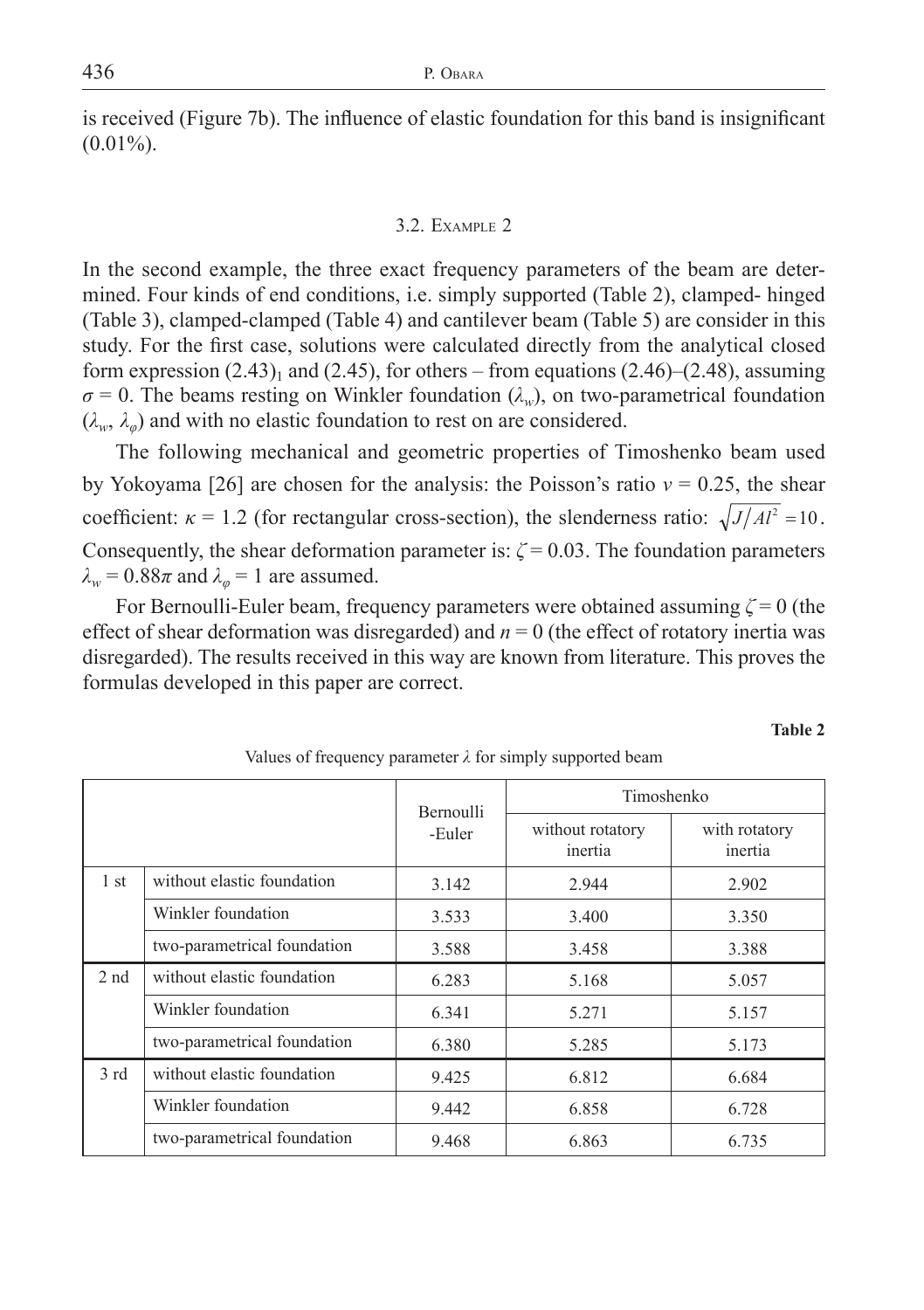**Table 3**

|                 |                             | <b>Bernoulli</b><br>-Euler | Timoshenko                  |                          |
|-----------------|-----------------------------|----------------------------|-----------------------------|--------------------------|
|                 |                             |                            | without rotatory<br>inertia | with rotatory<br>inertia |
| 1 <sub>st</sub> | without elastic foundation  | 3.927                      | 3.379                       | 3.343                    |
|                 | Winkler foundation          | 4.148                      | 3.723                       | 3.683                    |
|                 | two-parametrical foundation | 4.188                      | 3.743                       | 3.704                    |
| 2 <sub>nd</sub> | without elastic foundation  | 7.069                      | 5.334                       | 5.237                    |
|                 | Winkler foundation          | 7.109                      | 5.453                       | 5.361                    |
|                 | two-parametrical foundation | 7.139                      | 5.463                       | 5.373                    |
| 3rd             | without elastic foundation  | 10.210                     | 6.874                       | 6.741                    |
|                 | Winkler foundation          | 10.224                     | 6.939                       | 6.828                    |
|                 | two-parametrical foundation | 10.246                     | 6.944                       | 6.833                    |

# Values of frequency parameter *λ* for clamped-hinged beam

### **Table 4**

Values of frequency parameter *λ* for clamped-clamped beam

|                 |                             | <b>Bernoulli</b><br>-Euler | Timoshenko                  |                          |
|-----------------|-----------------------------|----------------------------|-----------------------------|--------------------------|
|                 |                             |                            | without rotatory<br>inertia | with rotatory<br>inertia |
| 1 <sub>st</sub> | without elastic foundation  | 4.730                      | 3.759                       | 3.741                    |
|                 | Winkler foundation          | 4.862                      | 4.045                       | 4.027                    |
|                 | two-parametrical foundation | 4.889                      | 4.051                       | 4.034                    |
| 2 <sub>nd</sub> | without elastic foundation  | 7.853                      | 5.471                       | 5.377                    |
|                 | Winkler foundation          | 7.883                      | 5.605                       | 5.522                    |
|                 | two-parametrical foundation | 7.907                      | 5.612                       | 5.532                    |
| 3rd             | without elastic foundation  | 10.996                     | 6.935                       | 6.806                    |
|                 | Winkler foundation          | 11.007                     | 7.018                       | 6.950                    |
|                 | two-parametrical foundation | 11.025                     | 7.021                       | 6.950                    |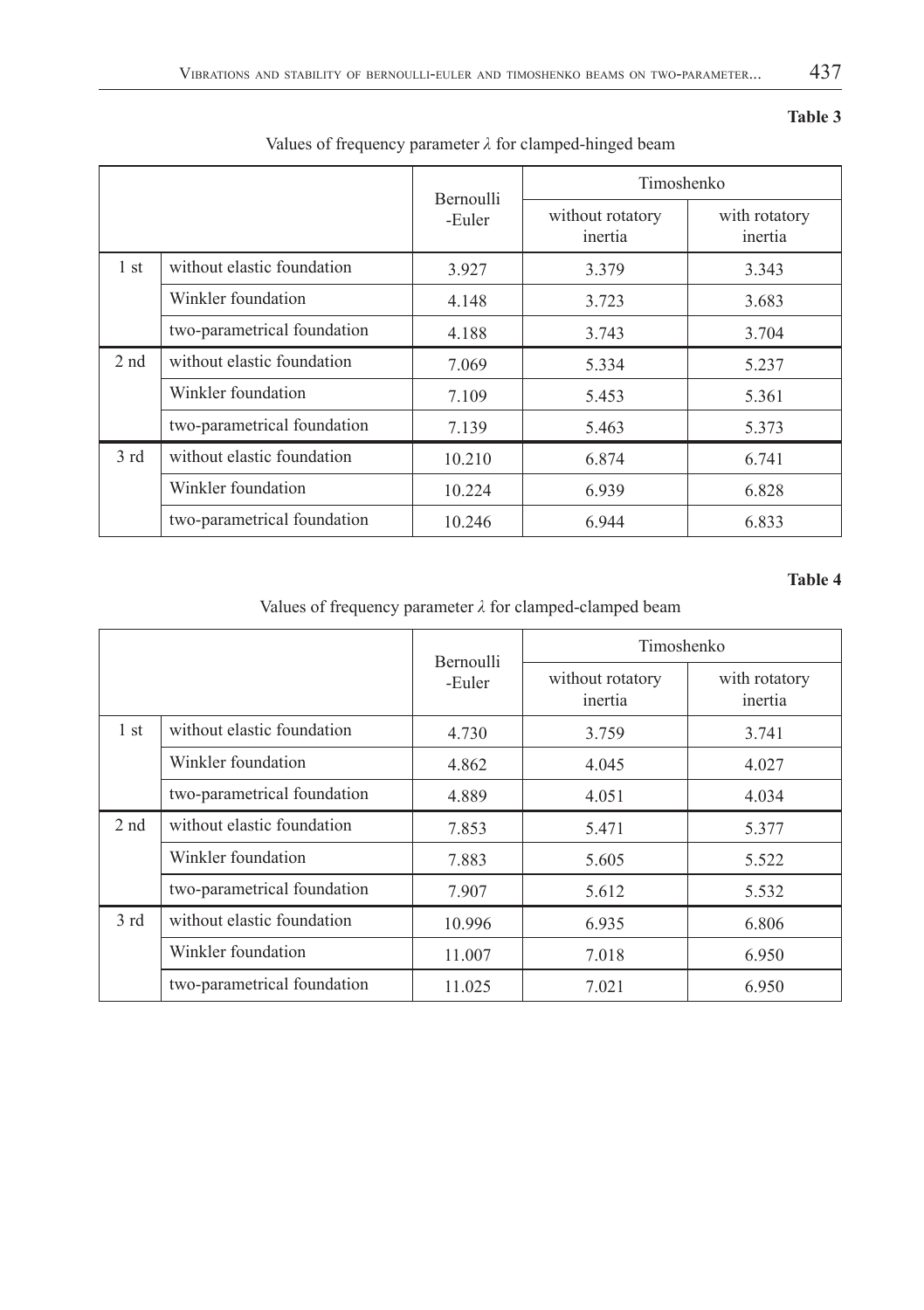|                 |                             | <b>Bernoulli</b><br>-Euler | Timoshenko                  |                          |
|-----------------|-----------------------------|----------------------------|-----------------------------|--------------------------|
|                 |                             |                            | without rotatory<br>inertia | with rotatory<br>inertia |
| 1 <sub>st</sub> | without elastic foundation  | 1.875                      | 1.814                       | 1.798                    |
|                 | Winkler foundation          | 2.901                      | 2.765                       | 2.765                    |
|                 | two-parametrical foundation | 2.920                      | 2.765                       | 2.765                    |
| 2 <sub>nd</sub> | without elastic foundation  | 4.694                      | 3.962                       | 3.820                    |
|                 | Winkler foundation          | 4.829                      | 4.014                       | 3.864                    |
|                 | two-parametrical foundation | 4.879                      | 4.075                       | 3.924                    |
| 3rd             | without elastic foundation  | 7.855                      | 5.879                       | 5.642                    |
|                 | Winkler foundation          | 7.885                      | 5.866                       | 5.607                    |
|                 | two-parametrical foundation | 7.916                      | 5.888                       | 5.631                    |

Values of frequency parameter *λ* for cantilever beam

For Timoshenko beams, the frequency parameters are significantly smaller than those obtained for the Bernoulli-Euler beams. The biggest differences are found for the case of clamped-clamped beam. The first three frequency are over 26%, 46% and 61% lower than those given for Bernoulli-Euler beam. This also proves that shear deformation and rotational inertia produce an increasing effect on the next values. It is very important the influence of rotational inertia on non-dimensional fundamental frequencies of vibration is small (of an order of 2%). The biggest effect is produced for the hinged-hinged beam and the smallest for the clamped-clamped beam.

If the beams resting on elastic foundation are considered, the frequency parameters will be higher than those obtained for beams with no elastic foundation to rest on. The effect is the biggest for the hinged-hinged beam and the smallest for the clampedclamped beam. In the first case, the first frequency is over 17% higher than that given without considering the impact of elastic foundation and in the second – 8%. The decreasing effect on the next frequencies is observed.

No matter what the conditions of the beam support are, the influence of the second foundation parameter, which is a function of the total rotation of the beam, is small.

## 4. CONCLUSIONS

The vibrations and stability of uniform beams resting on continuous two-parameter elastic foundation were studied. The equation of motion for Timoshenko and Bernoulli-Euler beam was derived. The relationships between the parameters describing vibration, the compressive force and the foundation parameters were investigated.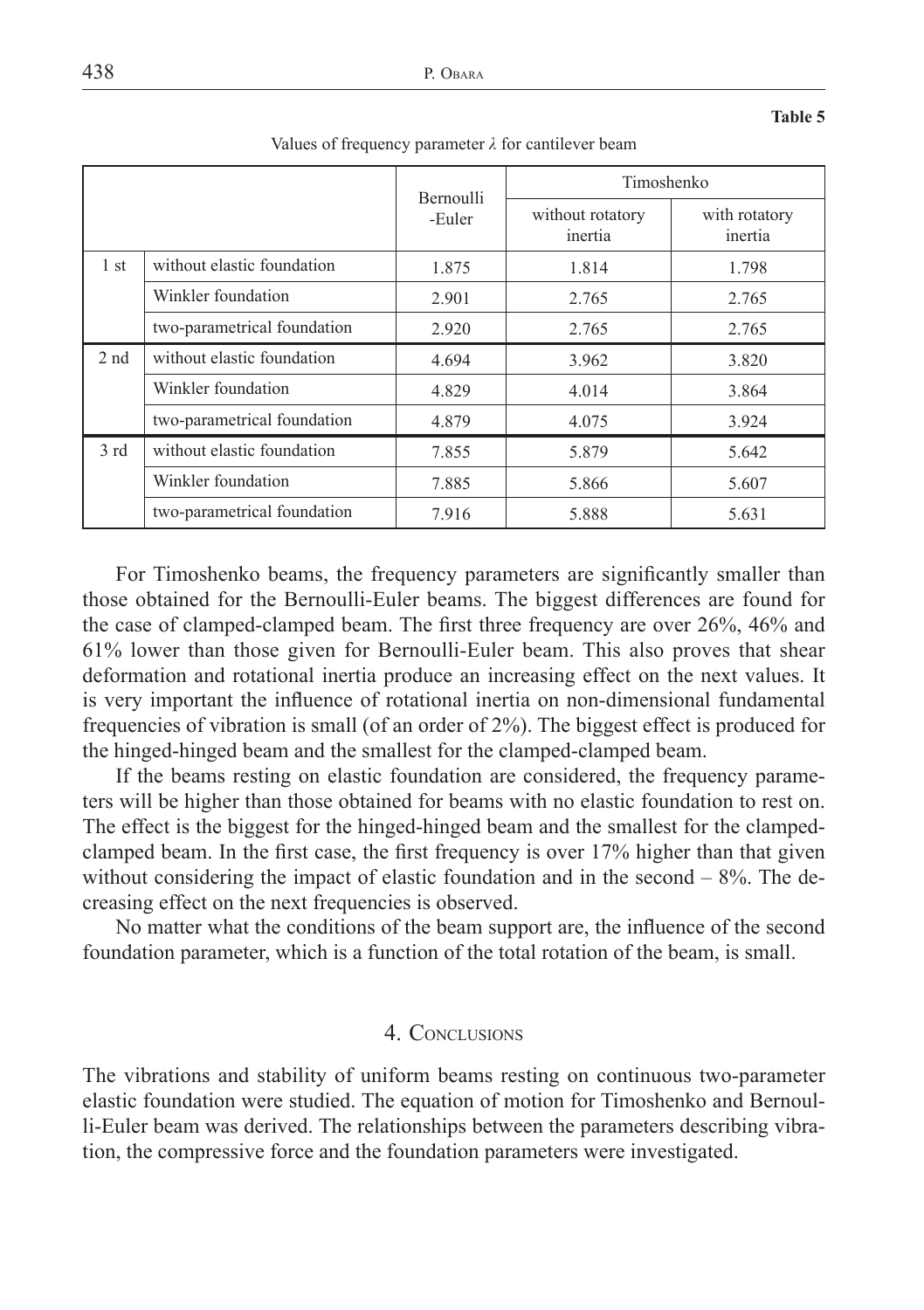Using analytical formulas developed in this paper, it was possible to obtain the non-dimensional parameters  $\sigma$  and  $\lambda$ , which describe the critical force and vibration frequencies. The individual effect of foundation stiffness parameters, transverse shear deformation and rotatory inertia on eigenvalues of the beam can be examined by performing a parametric study.

### **REFERENCES**

- 1. Bołotin, W.W.: Dynamic Stability of Elastic Systems, Moskwa, 1956. (in Russian).
- 2. Timoshenko, S.P., Gere, J.M.: Theory of elastic stability, McGraw–Hill, New York, 1961.
- 3. Wolmir, A.C.: Stability of Elastic Systems, Moskwa, 1963. (in Russian).
- 4. Timoshenko, S.P.: On the correction for shear of the differential equation for transverse vibrations of prismatic bars, Philosophical Magazine, Vol. 41, 744–746, 1921.
- 5. Timoshenko, S.P.: On the transverse vibrations of bars of uniform cross– section, Philosophical Magazine, Vol. 43, 125–131, 1922.
- 6. Gryczmański, M., Jurczyk, P.: The Subsoil Models and their Evaluation, Inżynieria i Budownictwo, Vol. 2, No. 95, 98–104, 1995. (in Polish).
- 7. Jemielita, G., Szcześniak, W.: Methods for Foundation Modeling, Prace Naukowe Politechniki Warszawskiej, Vol. 120, 1–33, 1993. (in Polish).
- 8. Winkler, E.: Die Lehre von der Elastizität und Festigkeit, Dominicus, Prague, (1867).
- 9. Thambiratnam, D., Zbuge, Y.: Free vibration analysis of beam on elastic foundation, Computers and Structures, Vol. 60, No. 6, 971–980, 1996.
- 10. Chen, C.N.: DQEM vibration analyses of non–prismatic shear deformable beams resting on elastic foundations, Journal of Sound and Vibration, Vol. 255, No. 5, 989–999, 2002.
- 11. De Rosa, M.A.: Stability and dynamics of beams on Winkler elastic foundation, Earthquake Engineering and Structural Dynamics, Vol. 18, 377– 388, 1989.
- 12. Fargitaly, S.H., Zeid, K.M.: An exact frequency equation for an axially loaded beam–mass–spring system resting on a Winkler elastic foundation, Journal of Sound and Vibration, Vol. 185, No. 2, 357–363, 1995.
- 13. Nageswara, Rao B., Venkateswara, Rao G.: Post–critical behaviour of Euler and Beck columns resting on an elastic foundation, Journal of Sound and Vibration, Vol. 2764, 1150–1158, 200.
- 14. Song Xi, Soi– Rong Li.: Thermal buckling and post–buckling of pinned–fixed Euler–Bernoulli beams on an elastic foundation, Mechanics Research Communications, Vol. 34, 164–171, 2006.
- 15. Kim, S.M.: Vibration and stability of axial loaded beams on elastic foundation under moving harmonic loads, Engineering Structures, Vol. 26, 95–10, 20045.
- 16. Kim, S.M., Cho, Y. H.: Vibration and dynamic buckling of shear beam–columns on elastic foundation under moving harmonic loads, International Journal of Solids and Structures, Vol. 43, 393–412, 2006.
- 17. Sato, M., Kanie, S., Mikami, T.: Mathematical analogy of a beam on elastic supports as a beam on elastic foundation, Applied Mathematical Modelling, Vol. 32, 688–699, 2008.
- 18. Pasternak, P.Ł.: On a new method of analysis of an elastic foundation by means of two foundation constants, Gosstrojizdat, Moscow, 1954. (in Russian).
- 19. Filonienko Borodich, M.M.: Some approximate theories of elastic foundation, Uchenyie Zapiski Moskovskogo Gosudarstvennogo Universtiteta, Mechanika, Vol. 46, 3–18, 1940. (in Russian).
- 20. Vlasow, V.Z., Loentiev, U.N.: Beams, plates and shells on elastic foundation, Gosfizmat, Moskow, 1966. (in Russian).